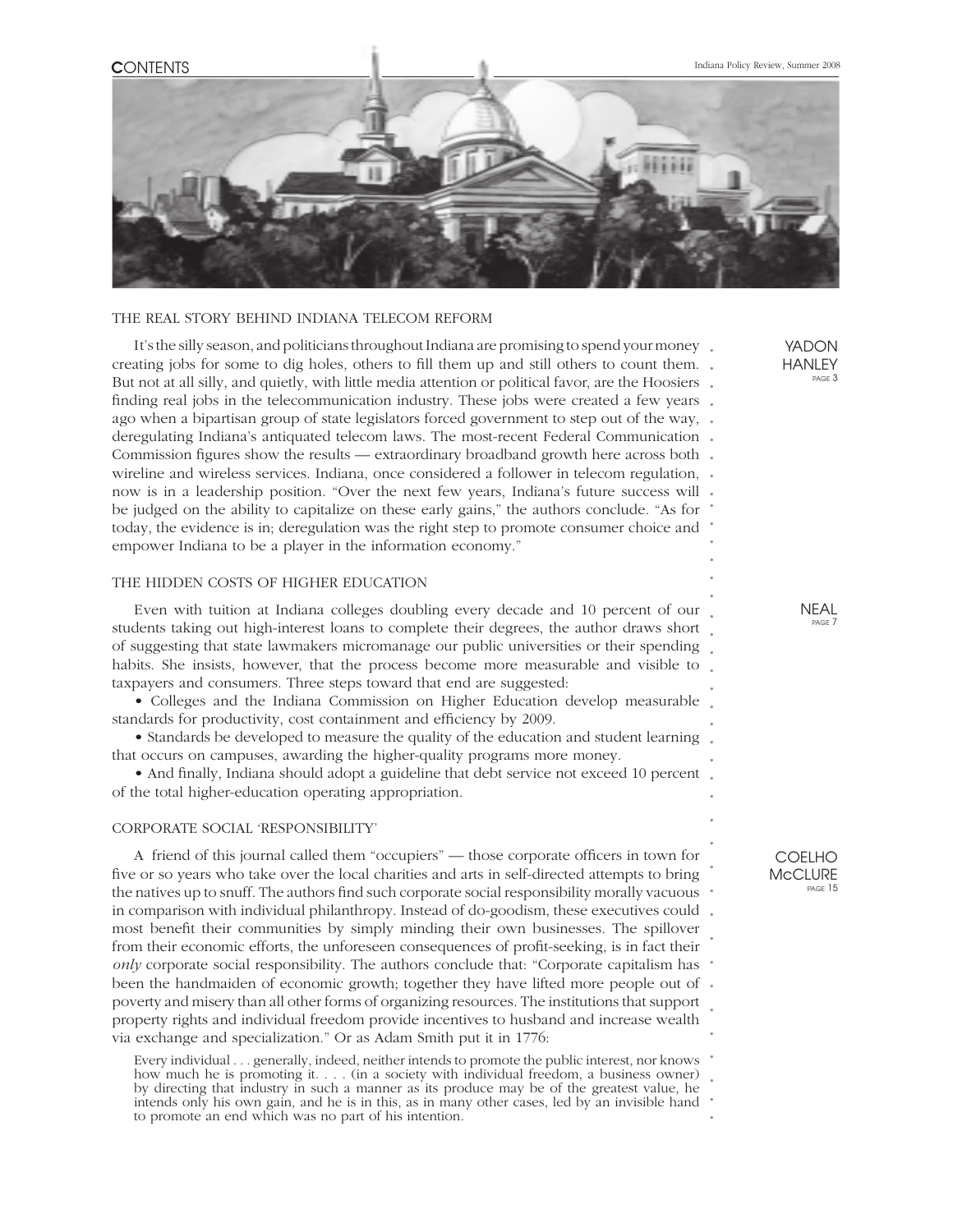# *It's the Accountability, Stupid*

The Associated Press headline screamed the news: "Everything Seemingly Is Spinning Out of Control"1

Setting aside for a moment the media's responsibility for the spinning, we agree that things are indeed out of control. The answer, though, is not what the AP article implied — more control.

No, our legislatures are pumping out laws so fast that few have time to read them. The solution, rather, is to renew the glue that holds a constitutional republic together — accountability.

The annual Gallup Annual Survey of Public Confidence in American Institutions found that the least-respected institution this year was Congress. No surprise there, but it's worth noting that the rating is the lowest of any institution in the 35 years Gallup has been conducting its survey.

Congress is rated so  $low$  — only 12 percent of respondents with a "great deal" or "quite a lot" of confidence — that it suggests utter public disdain. The July Rasmussen Report found only 9 percent responding that Congress was doing a "good" or "excellent" job. Democracy, clearly, has lost its ability to calm us.

And it is hardly comforting that the highest ranked were the military at 71 percent and the police at 58 percent. Daniel Henninger of *the Wall Street Journal*  thinks the reason is the military and the police are "selfreforming" institutions, both requiring self-discipline as a job requirement.<sup>2</sup>

All of which suggests that the American citizenry is poised for a historic turn — one toward those few remaining institutions it sees as accountable. And the turn will be made even if the institutions can offer accountability only through the discipline of a command structure. Can it be an accident that democracy so often ends in "temporary" military or police rule?

Locally, the Gallup findings are applicable. Hoosiers are uncertain about their future. They doubt the selfdiscipline and the accountability of their legislatures, their chief executives, their city councils, their county councils and their courts. Here are the talking points at our table and perhaps many others:

• Schools, libraries, museums, convention centers, music halls, sports stadiums, economic development districts and dozens of other local governmental and quasi-governmental units hold tight the hands of bonding attorneys and architectural firms who walk them through the arcane world of government finance in exchange for percentage fees. And now the compounding finance costs of these corrupt alliances can be exempted from the one-percent cap on property taxes.

• In every Indiana city there are appointed members of planning and zoning boards moving other people's property around as if playing Monopoly, accountable only to rules understood by specialized law firms.

• In Fort Wayne they want to put private businesses under the review of Neighborhood Code Enforcement. That makes two breathtakingly stupid assumptions: That the city's inspectors would know more about maintaining a business than its owners; and that a business owned by, say, the mayor's brother would not enjoy a certain advantage in the new scheme of things.

• A career Hoosier politician, elected to Congress as a "conservative" on the strength of his anti-abortion rhetoric, breaks a term-limits pledge before going on to prove himself dependable only in mangling the definition of limited government, particularly in regard to his own earmarks. He and other office-holders feel secure in the knowledge that incumbents nationwide with serious, well-funded ballot opposition can be counted on their hands.

• A state Supreme Court watches approvingly as the Statehouse passes multi-issue legislation constructed to make it impossible for lawmakers to be held accountable for votes on any specific issue, even campaign pledges — all in violation of plainly written language in the Indiana Constitution.

At the start, we mentioned the media's role in all of this. The Founders, as every schoolboy once knew, granted newspapers extraordinary protections extended now to radio, television and the Internet.

It was thought that a free and fearless media would hold government accountable to the Constitution, would keep track of the quick and the clever among us.

It hasn't worked out that way. This table blames an assortment of usurpations, including the inheritance tax, that discouraged individual ownership of media property.

Declines in circulation are best explained not by Internet competition but by hometown distrust of distant, corporate owners — that and today's penchant for disparaging rather than predictive news.

Perhaps nothing more need be said than this: Several newspaper chains, one owning influential dailies in Indiana, have announced they will outsource certain types of copy editing to India.3

With things spinning so, maybe they think that's where the Indianians live. — *tcl*

*News, http://news.yahoo.com/s/ap/20080622/ap\_on\_re\_us/out\_of\_control. Last viewed June 22, 2008. 2. Daniel Henninger. "Is Sour News Good News for the Dems?" The Wall Street Journal Online. http:// online.wsj.com/article\_print/SB121443758852805303.html. Last viewed June 26, 2008.*

*<sup>1.</sup> Alan Fram and Eileen Putman. "Everything Seemingly Is Spinning Out of Control." Associated Press. Yahoo.*

*<sup>3.</sup> No byline. Associated Press. "Orange County Register to Outsource Some Editing to India." Business Week Online. http://www.businessweek.com/ap/fi nancialnews/D91GQIK80.htm. Last viewed June 24, 2008.*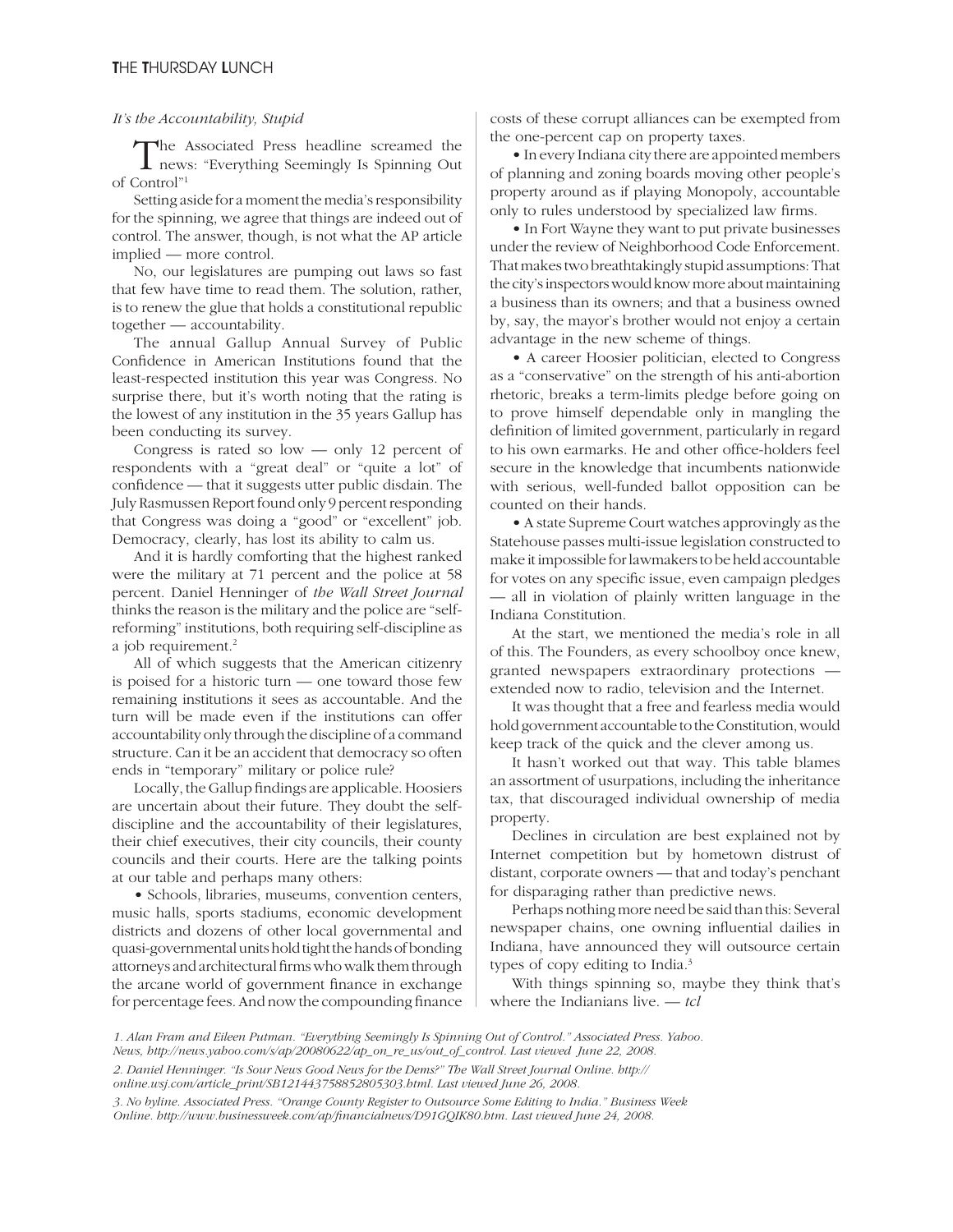# THE REAL STORY BEHIND INDIANA TELECOM REFORM

*Indiana Is Now in a Leadership Position; Government Had Only to Step Out of the Way*

#### **by ROBERT YADON and MICHAEL HANLEY**

First the bad news. Cable prices have<br>risen 77 percent since 1996, roughly double the rate of inflation, according to a recent Bureau of Labor Statistics report released in May 2008.<sup>1</sup> This isn't a surprise for most cable subscribers in Indiana. It is a reflection of a failed national telecommunication policy that deregulated the cable industry in 1992<sup>2</sup>, and consistently supported cable's monopolistic pricing, plus horizontal and vertical integration within the cable industry. Technological change and marketplace forces have changed the telecom landscape since 1996, but national policy has not kept pace and U.S. consumers are paying the price.

Where's the good news? Back in 2003, the U.S. General Accounting Office (GAO) issued a report that found that only through direct, head-to-head competition between cable firms and wireline competition would cable bills be lowered by 15 percent for basic and expanded-basic services. Further, the report went on to find that competition from satellite alone would prove ineffective in regard to cable rates. For intermodal competition, the report concluded that head-to-head wireline competition would prove 40 times more effective than satellite alone when it comes to impact on cable price.<sup>3</sup>

#### *Indiana Becomes Proactive in Reform*

Indiana, like other states, could passively await national telecom reform at the federal level. History suggests, however, that any federal action on telecom deregulation would be subject to lengthy Congressional debate and lobbying pressure from all sides that, over time, have only delayed enactment of effective reform legislation. Therefore, absent any timely federal mandate for effective reform, change would have to begin at the state level.

. . . . . . . . . . . . . In response, the Digital Policy Institute (DPI) at Ball State University issued a report entitled, The Economic Impact of Telecom Reform in Indiana: 2006.<sup>4</sup> This report substantiated earlier research, including independent studies by federal agencies, major universities and think tanks, all of which came to a similar conclusion. Only direct, head-to-head competition would lead to increased capital investment, increased broadband services, new jobs, and lower costs for Indiana consumers.

On March 14, 2006, the Indiana governor signed into law the state's most comprehensive telecom bill (HEA 1279) in more than two decades. With strong bipartisan support, Indiana's new reform

*Only direct, head-to-head competition would lead to increased capital investment, increased broadband services, new jobs and lower costs for Indiana consumers.*

. . . . . . . . . . . . . .

. . . . . . . . . . . . . .

*— Conclusion of the 2006 report of the Digital Policy Institute at Ball State University* 

*Robert E. Yadon, Ph.D., (left) an adjunct scholar of the foundation, is a senior research fellow in the Digital Policy Institute at Ball State University, a professor of Information and Communication Sciences, and the director of the Applied Research Institute. Michael Hanley, M.A., is a senior research fellow in the Digital Policy Institute at Ball State University and an assistant professor of journalism.*

*1. Matt Richtel, Cable Prices Keep Rising; Customers Keep Paying, The NY Times, May 24, 2008. Available at http://www.nytimes.com/2008/05/24/technology/24cable.html?partner=rssnyt&emc=rss.*

*2. Cable Television Consumer Protection and Competition Act* 

*of 1992, Public Law 102-385, Oct. 5, 1992.*

3. U.S. General Accounting Office (U.S. GAO), Issues Related to Competition and *Subscriber Rates in the Cable Television Industry, October 2003; Telecommunications: Issues in Providing Cable and Satellite Television Service, Oct. 15, 2003.*

*4. Available at DPI's website, www.bsu.edu/digitalpolicy.*

. . . Page 3 Indiana Policy Review Summer 2008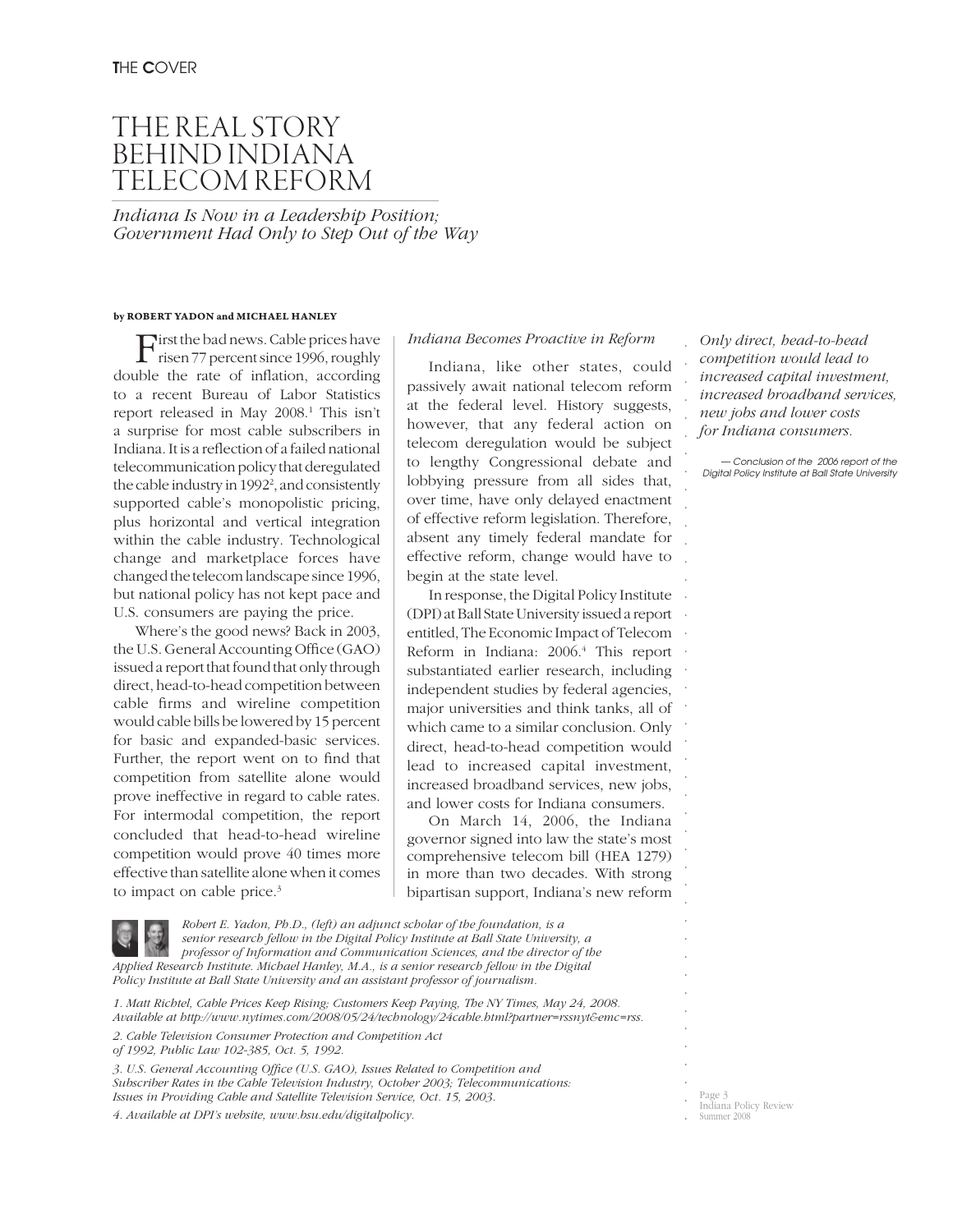. . . . . . . . . . . . . . . . . . . . . .

*Indiana's new reform legislation, including statewide franchising, became the legislative template for over 20 others to follow, including our neighboring states of Michigan, Ohio, Wisconsin and Illinois.*

legislation, including statewide franchising, became the legislative template for over 20 others to follow, including our neighboring states of Michigan, Ohio, Wisconsin and Illinois. Today, over 50 percent of the U.S. population is covered by new telecom reform legislation.

# *Early Deregulation Results*

While the impact of Indiana's new telecom reform legislation will continue to be evaluated over time, one early snapshot was documented in a second report by DPI entitled, An Interim Report on the Economic Impact of Telecommunications Reform in Indiana, released on February 15, 2008.<sup>5</sup> In the nearly two years since passage of HEA 1279, the report uncovered a number of positive post-HEA 1279 events that, collectively, help to gauge the impact of deregulation for Indiana citizens and the Indiana economy.

. . . . . . . . . . . . . . . These early findings included the accelerated deployments of digital subscriber line (DSL) services in more than 100 new rural Indiana communities, capital expenditures of more than \$516 million in new infrastructure, new competition for video in multiple markets in Indiana, more than 2,200 new jobs created for Hoosiers, significant new investment in broadband wireless, including nextgeneration WiMAX, and finally a positive impact on price in the marketplace. Some discussion seems appropriate.

#### . *FCC Figures Document Progress*

. . . . . . . . . . The growth of broadband service in Indiana since deregulation is more than mere speculation or, as some would suggest, public-relations hype from the major telecom companies. The cumulative impact of telecom reform in Indiana is best documented by recent Federal Communication Commission (FCC) statistics for the 12 months following the start of deregulation.

. . . Data shows that Indiana experienced the largest net increase in high-speed Internet lines ever. FCC figures show that as of June 30, 2006, Indiana had 1,191,752 high-speed lines; by June 30, 2007 (the latest FCC reporting period), that number had increased to 1,809,728, an increase of 52 percent.<sup>6</sup> The increase of 617,976 lines now ranks Indiana 19th in the United States for penetration of high-speed lines. Projections indicate that June 2007 through June 2008 figures will likely show Indiana with two and one-half million high-speed lines, a 100-percent increase since passage of HEA 1279. Here's a detailed look at five key broadband issues and technologies and how they have been affected by deregulation.

# *DSL*

DSL lines increased 28 percent (122,630) from June 2006 to June 2007, growing from 443,473 to 566,103. Indiana ranked 14th in the United States for the number of DSL lines in June 2007, the same ranking as the previous year, however the number of DSL providers in the state continued to increase, reaching 42 in June 2007, up from 40 in June 2006 and 38 in June 2005.<sup>7</sup> DSL growth continues to slow, however, as the service nears saturation and new broadband technologies become available.

#### *Wireless*

The number of high-speed fixed wireless lines and wireless Internet-service providers (WISPs) in Indiana has grown significantly since June 2006. There were 10,834 high-speed fixed wireless lines as of June 30, 2007, an increase of 72 percent, or 4,538, over 2006.8 Wireless growth had been flat during the six months preceding deregulation, growing just one percent. Indiana ranked 16th in the United States for the number of wireless subscribers in June 2007, up from 18th in June 2006.<sup>9</sup>

The increasing deployment of wireless broadband services in Indiana offers new opportunities for residents in underserved and rural areas to gain cost-effective, high-bandwidth access to the Internet at greater speeds than dial-up. The

*5. Available at DPI's website, www.bsu.edu/digitalpolicy.*

- *6. FCC Form 477 Table 9, June 30, 2007. Available at www.fcc.gov.*
- *7. FCC Form 477 Table 8, June 30, 2007. Available at www.fcc.gov.*

*8. FCC Form 477 Table 9, June 30, 2007. Available at www.fcc.gov.*

Page 4 Indiana Policy Review Summer 2008 . . . . . .

*9. FCC Form 477 Table 9, June 30, 2007. Available at www.fcc.gov.*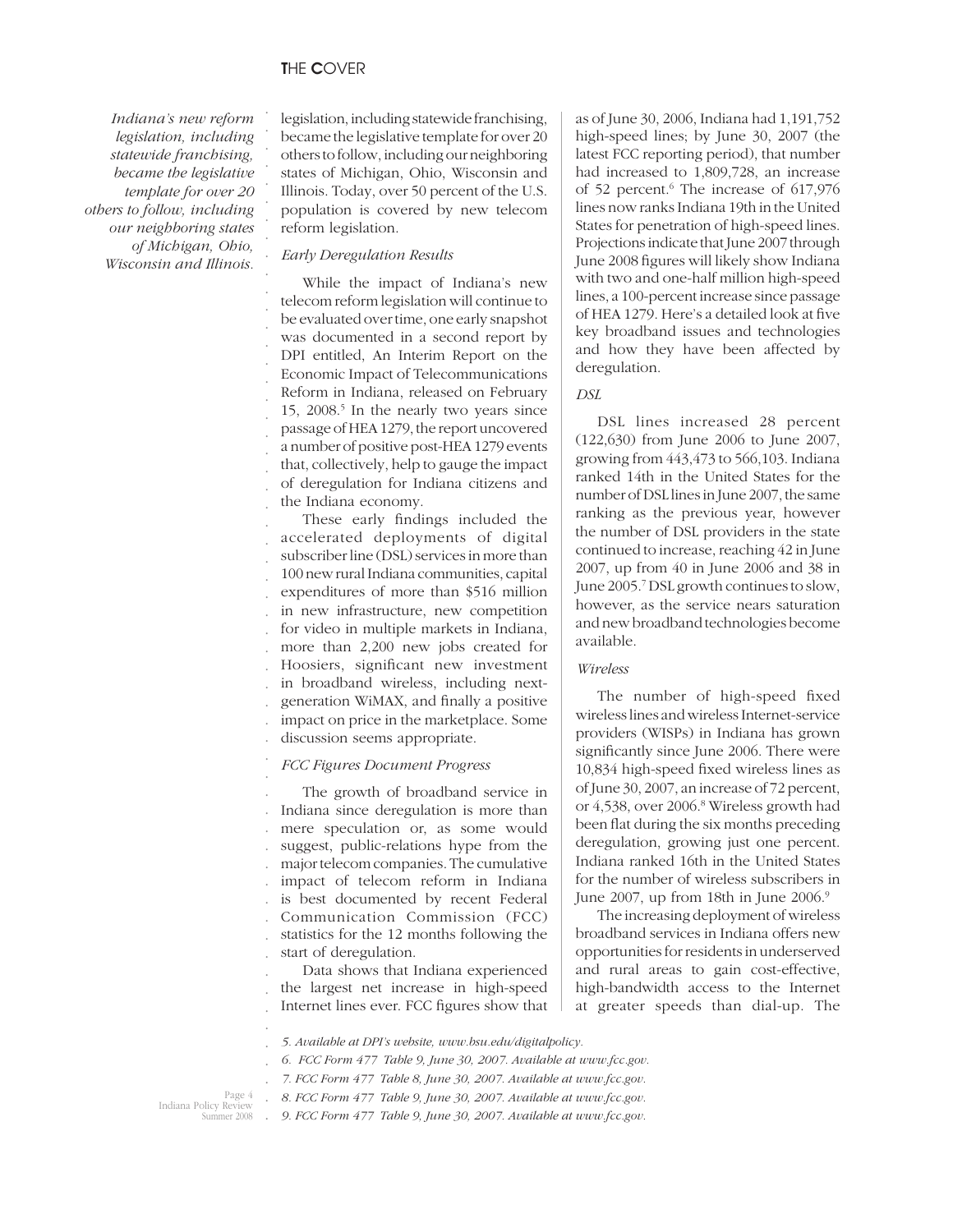technical limitations of Wi-Fi that prevent a true ubiquitous solution across most underserved areas of the state may soon be addressed as newer, licensed technologies like Wi-MAX are deployed, augmenting existing services by providing greater reach and higher throughput speeds.

# *Fiber Optic*

For Indiana to be competitive as a location for business expansion and economic development, a necessary ingredient is a statewide high-speed fiber network. Indiana boasts an impressive collection of firms providing fiber-based network services spanning most areas of the state.

Each of the major incumbent telephone inter-exchange carriers have extensive optical fiber networks throughout the state that support voice, high-speed data, and in some cases video traffic.

Since the passage of HEA 1279 each carrier has increased investment in its networks, predominately in rural Indiana. AT&T, for example, is investing \$250 million to deliver next-generation video and broadband services to Hoosiers.10 Thus far, it has completed the upgrade at 33 central offices in rural communities to become the first carrier to offer high-speed DSL service throughout its entire network in Indiana. Further, AT&T is expanding its trademarked U-verse broadband video and high-speed digital DSL service in many areas of the state, in direct competition with local cable TV firms.<sup>11</sup> Verizon has launched its trademarked fiber-based video service FiOS in Ft. Wayne, New Haven and Huntertown, again in direct competition with a local cable TV firm.<sup>12</sup>

Like the major carriers, independent rural local exchange carriers (RLECs) also boast an impressive fiber optic infrastructure within the state. The Indiana Fiber Network (IFN) was formed in 2002 as a fiber backbone and transport firm, owned by 19 independent local telephone firms across Indiana. With more than 1,000 route miles of fiber optic cable across the state, IFN provides necessary interconnect and broadband services to smaller telephone firms and their customers in predominantly rural areas of Indiana.13

Fiber optic networks connecting Indiana's cities and towns are important, but equally impressive is the growing list of communities that are deploying fiber-to-the-home (FTTH) locally, and offering high-speed Internet and video services. There were 14 communities or developments offering fiber connections directly to the household as of April 2006. There are also municipal-owned fiber networks that supply services for area residents and businesses. Crawfordsville and South Bend have municipal-owned fiber networks.

Recently, Columbus announced the selection of Smithville Digital, a subsidiary of Smithville Telephone, to install and manage a fiber network within the cityowned 7.2 miles of conduit that is intended to provide access to high-speed technology for area businesses and spur economic growth by attracting high-technology industries. The network is scheduled to come on line in 2008.14

. . . . . . . by connecting the 35 Critical-Access . Hospitals throughout the state. The grant . allows Indiana commercial companies . to bring broadband capacity in the form of fiber optics to rural communities. A secondary benefit of bringing fiber optics . . . . . Rural Indiana's access to fiber optic cable got a boost in 2008 with the awarding of a \$16.2-million grant to the Indiana Telehealth Network from the FCC's Rural Health Care Pilot Program. Funds will be used to improve telemedicine capabilities to rural Indiana will be the potential for increased economic development as the health-care entities make fiber connectivity available to their communities.15

*For Indiana to be competitive as a location for business expansion and economic development, a necessary ingredient is a statewide high-speed fi ber network.* 

. . . . . . . . . . . . . . . . . . . . . . . . . . . . . . . .

*10. Progressive Telecom Reform Legislation Sparks Landmark AT&T Investment; \$250 Million in New Technology Coming to Indiana, AT&T Press Release, May 31, 2006.*

- *11. AT&T Continues Creating Jobs Across the State, AT&T Press Release, September 18, 2007.*
- *12. Verizon Announces Initiatives to Boost Broadband Availability in Indiana and Bring Fort Wayne Area Customers One Step Closer to Real Choice for Cable TV, Verizon News Release, November 28, 2006. 13. See www.indianafi ber.net.*
- *14. Erika Smith, It's all about the bandwidth, Indianapolis Star, January 21, 2008.*

*15. Sources: Inside Indiana Business (http://www.insideindianabusiness.com/*

Page 5 Indiana Policy Review ummer 2008

. . . . . . . .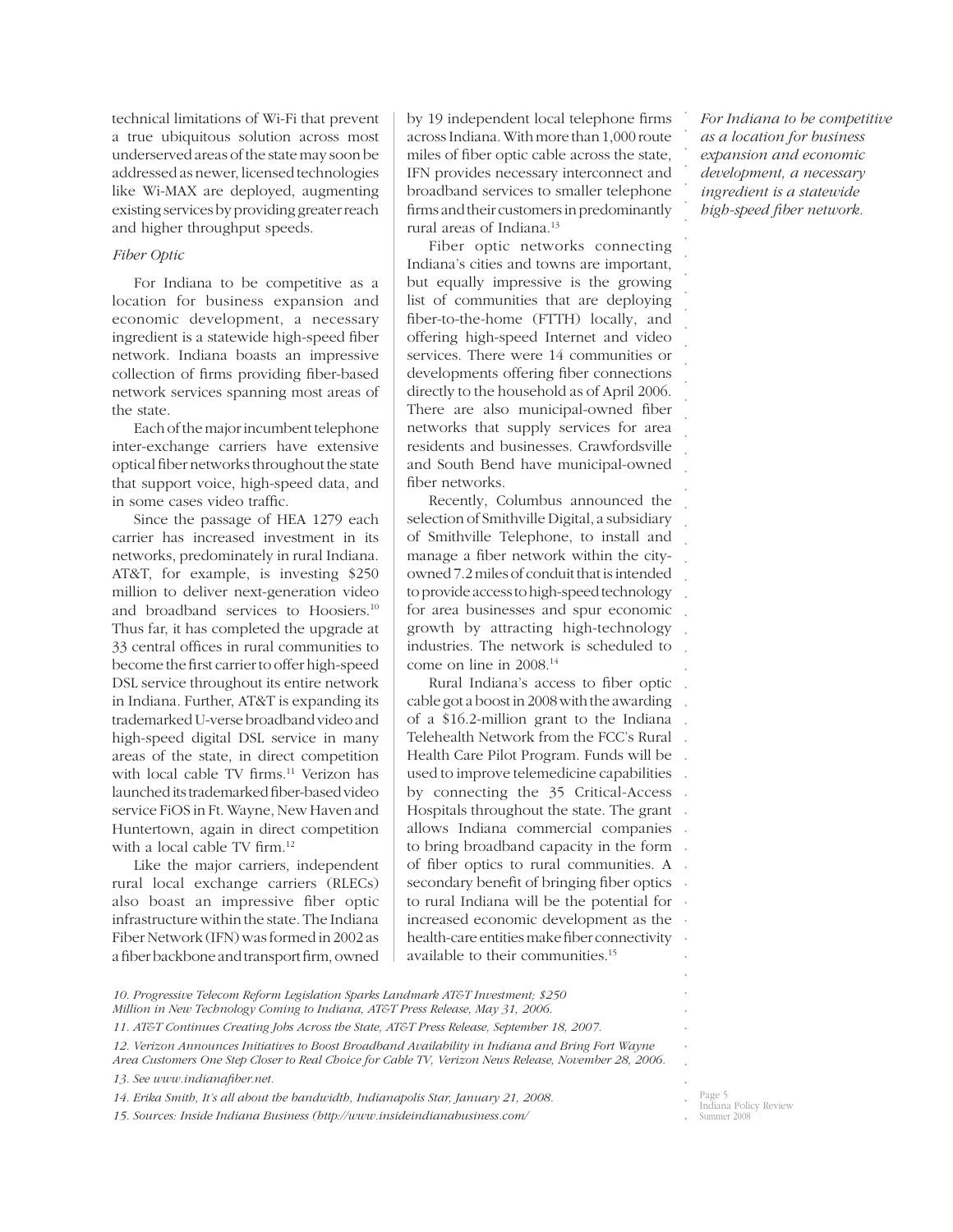#### *TABLE 1*

|                  | <b>DSL</b> | Cable Modem | % Cable | % DSL  |
|------------------|------------|-------------|---------|--------|
| June 1, 2007     | 566,103    | 410,438     | 42.03%  | 57.97% |
| December 1, 2006 | 525,054    | 550,127     | 51.65%  | 48.35% |
| June 1, 2006     | 443,473    | 490,020     | 52.49%  | 47.51% |
| December 1, 2005 | 379,465    | 445,420     | 54.00%  | 46.00% |
| June 1, 2005     | 304.800    | 397,481     | 56.60%  | 43.40% |
| Growth 2005-2007 | 86%        | 3%          |         |        |

# *Indiana DSL vs. Cable Modem High Speed Line Growth (June 2005 to June 2007)*

*Source: FCC Form 477 Table 9, June 30, 2007. Available at www.fcc.gov.* 

. . . . . . . . . . . . . . . . . . . . . . . . . . . . . . . . . . . .

*Anecdotal information from across Indiana fi nds that where competition is present, an increasing number of homeowners are negotiating lower cable bills or switching from cable TV to competing triple-play services (TV, Internet and phone) at a*   $significant\ savings.$ 

## *Statewide Video Franchises*

On June 30, 2006, the provision contained in HEA 1279 authorizing statewide franchising for video went into effect. As of June 2, 2008, 36 applications for Certificates of Franchise Authority (CFAs) had been approved by the IURC, and one was pending.16 National proponents of statewide franchising assert that it increases the number of competitors for video services, thereby improving service and lowering rates.17 Anecdotal information from across Indiana finds that where competition is present, an increasing number of homeowners are negotiating lower cable bills or switching from cable TV to competing triple-play services (TV, Internet and phone) at a significant savings.

#### *Cable Loses Ground*

While the number of providers of cable-modem service increased from 11 in December 2006 to 12 in June 2007, cable was the only category of high-speed lines to lose subscribers in Indiana after deregulation. Current FCC data listed in Table 1 shows cable-modem broadband connections fell 25 percent, to 410,438 in June 2007, from a peak of 550,127 in December 2006. Perhaps of more importance, for the first time DSL overtook cable modems as the dominant high-speed service in Indiana. Why has

*hear depends a good deal on where you are standing." (C.S. Lewis)*

the number of cable modem

lines dropped? There's now aggressive competition in Indiana from DSL providers as connections continue to increase, and triple-play Internet services from incumbent and rural local-exchange carriers are increasingly being offered.

Claims by major cable firms that they are capturing market share from DSL at an accelerating pace,<sup>18</sup> is not supported by FCC figures that show the national gap between cable modem subscribers and DSL subscribers continuing to narrow. As of June 2007, the FCC figures show cable's national share of the high-speed market at 55.57 percent, down from 59.67 percent in June 2005, while DSL has continued to increase from 40.33 percent in June 2005 to 44.43 percent in June 2007. As Table 1 indicates, the impact of deregulation on high-speed market share here in Indiana is more pronounced.

#### *Conclusion*

In summary, the early positive effects of deregulation in Indiana are supported by FCC figures that show remarkable broadband growth across both wireline and wireless services. Long considered a follower in telecommunication regulation, Indiana is now in a leadership position among surrounding states in promoting competition and encouraging the build-out of essential broadband infrastructure and services. Over the next few years, Indiana's future success will be judged on the ability to capitalize on these early gains. As for today, the evidence is in; deregulation was the right step to promote consumer choice and empower Indiana to be a player in the information economy.  $\mathsf{Q}$ 

*newsitem.asp?id=27383) and Midwest Indiana Business (http://www.midwestbusiness.*

- *It is available online through the IURC's Electronic Portal, http://www.in.gov/iurc/portal/.*
- *17. Editorial, Give Cable TV Some Healthy Rivals, Christian Science Monitor, Feb. 22, 2006.*

Page 6 Indiana Policy Review Summer 2008

.

*18. Rising Again: Big Cable Looks for Continued '08 Growth, CableFAX Daily, June 6, 2008 (Volume 19/No. 109).* . .

*"What you see and* 

*com/news/viewnews.asp?newsletterID=16837). Accessed January 18, 2008.*

<sup>16.</sup> The analysis in this section is based on the documentation filed by the applicants for CFAs. . .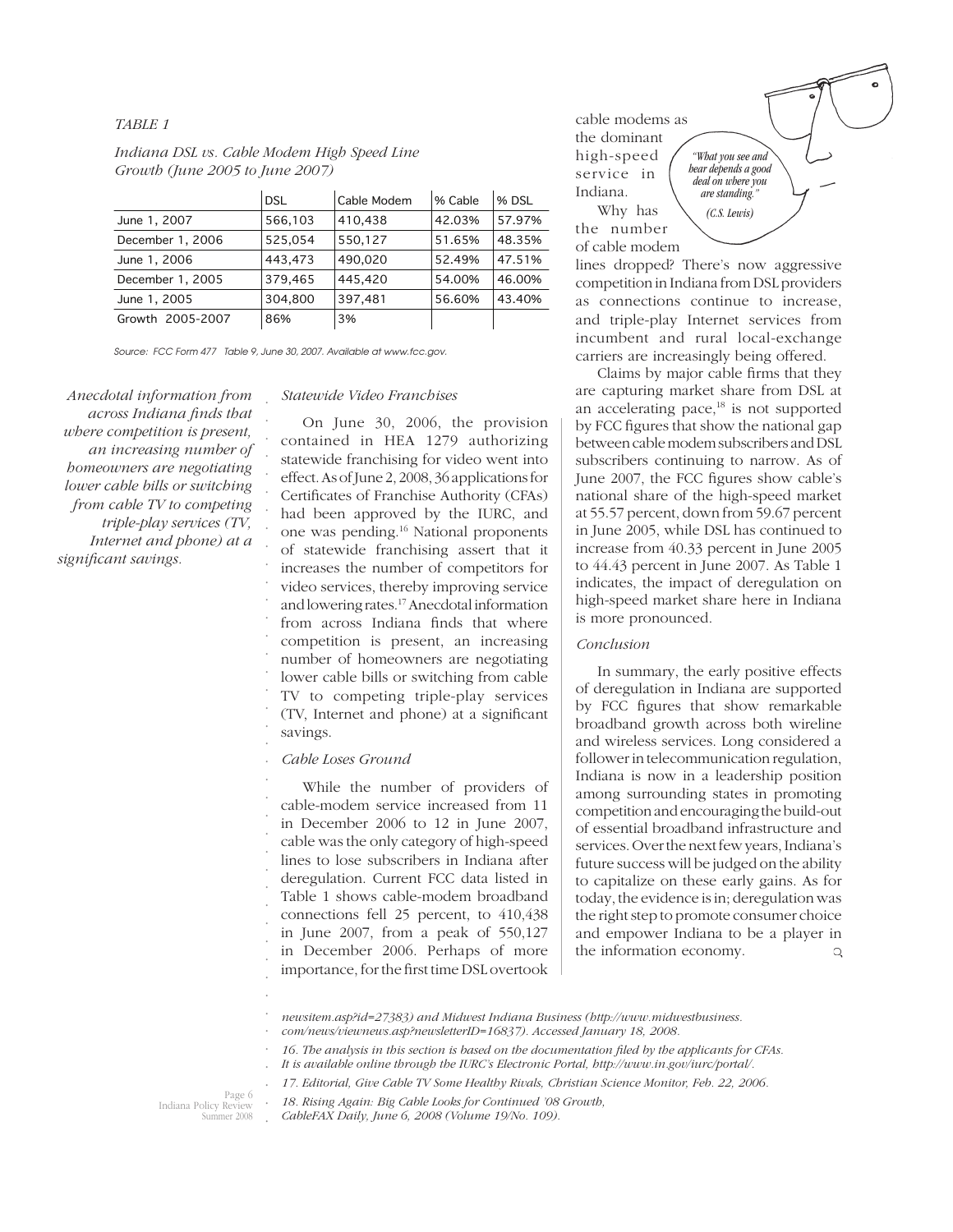# THE HIDDEN **COSTS** OF HIGHER EDUCATION

*The Move to Make Colleges More Accountable*

#### **by ANDREA NEAL**

On the eve of a critical meeting to finalize tuition for the 2008-2009 school year, the Purdue University newspaper posed this challenge to its board of trustees: "Give students a break."

"It's easy to ask students to give the extra money in the form of tuition," *the Purdue Exponent* said, "and for now, students and their families are finding ways — scholarships, loans, etc. — to pay. But the trend can't continue indefinitely. If college cost increases continue to exceed inflation rates, eventually families won't be able to pay for college."

A similar appeal could be made at Indiana's other four-year public universities, which have averaged seven percent tuition increases in recent years. That's double the rate of inflation. By virtually any standard – except perhaps the universities' themselves – it's been too much, too fast.

Tuition hikes for incoming freshmen at Purdue's West Lafayette campus have set the pace, jumping from \$3,872 in 2000- 2001 to \$7,750 in 2008-2009. Every 10 years, tuition doubles in Indiana. No other sector of the economy has experienced such inflation. Not health care. Not energy. Certainly not personal income.

And don't forget room, board and textbooks, which place the average cost of a year at public college in the \$14,000-\$16,000 range.

Students are suffering the effects. Eighty percent of them work to pay bills, and they're working an average of 30 hours weekly, according to the Indiana Commission for Higher Education. They are borrowing more than ever and graduating with higher debt loads, an average of \$17,250 for graduates of Indiana's four-year public colleges.

An even more worrisome trend: A growing portion of their debt is privately financed at interest rates similar to credit cards. At least 10 percent of students at Indiana University and nine percent at Purdue receive private loans. A \$20,000 loan, at 8.5 percent, would add \$11,000 in interest to a student's education if paid over 10 years. That's a hidden cost students may not even realize.

"The cost of attending these institutions is getting so high it's beyond what students can pony up," says Jeff Spalding, senior associate commissioner at the Indiana Commission for Higher Education.

Some of the reasons for rising costs are predictable: faculty salaries and health-care premiums, energy costs, the collegiate "arms race" to have the best faculty and programs and the inflationary effects of financial aid.

Universities are labor intensive. Personnel-related costs make up 75 *At least 10 percent of students at Indiana University and nine percent at Purdue receive private loans. A \$20,000 loan, at 8.5 percent, would add \$11,000 in interest to a student's education if paid over 10 years.* 

. . . . . . . . . . . . . . . . . . . . . . . . . . . . . . . . . . . .

*Andrea Neal, an adjunct scholar, teaches history at St. Richard's School in Indianapolis.*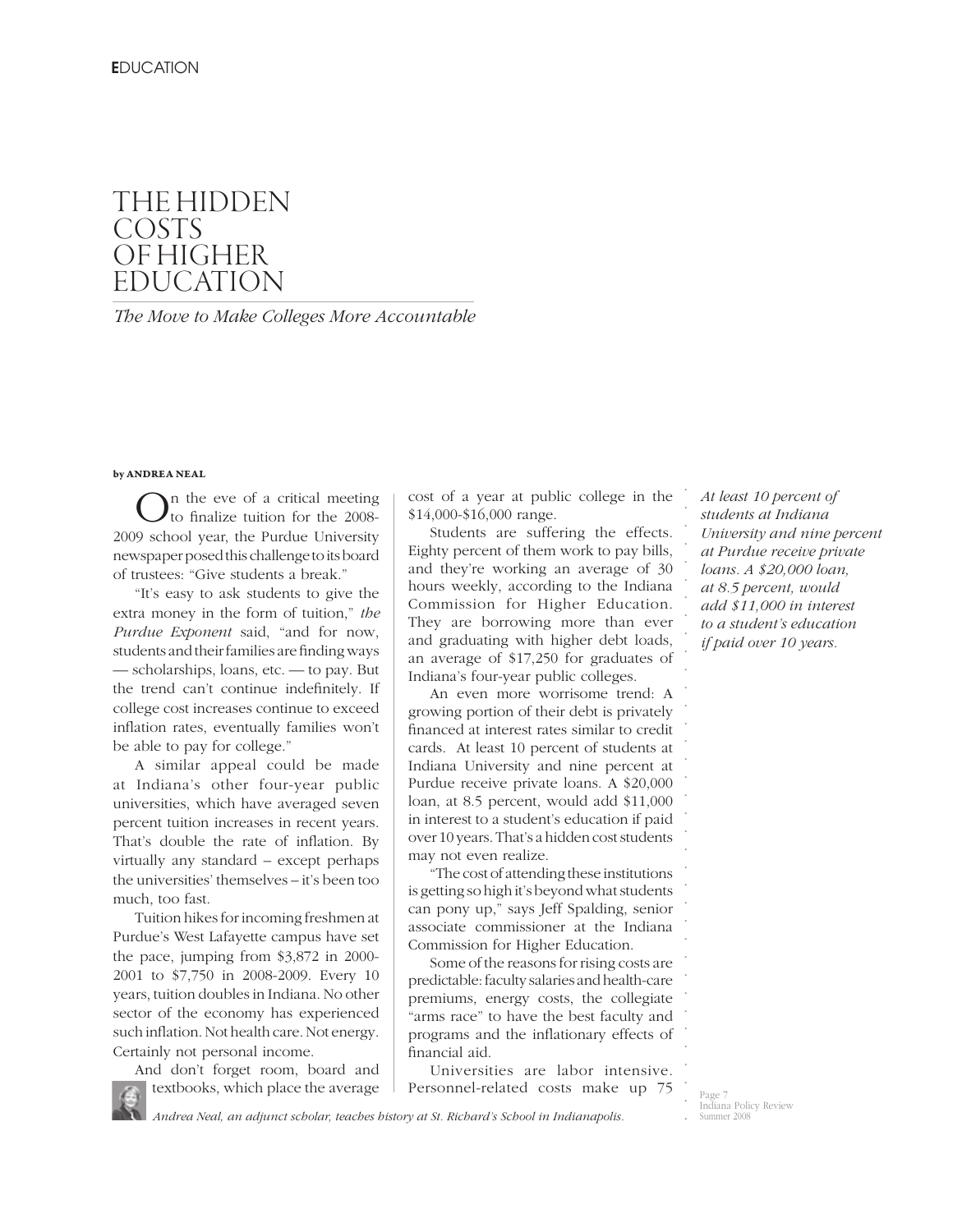. . . . . .

*It costs more to go to college in Indiana than in 33 other states.* 

percent of university budgets. "Higher education is experiencing escalating costs for health care, energy and faculty salaries at rates higher than the Consumer Price Index," notes an Indiana State University spokesman.

At the same time, state support of colleges has been dropping. In the 1970s, students paid about a third of the cost of their education and state taxpayers covered two-thirds. Now it's about 50-50. . . . . .

These factors are not unique to Indiana. Yet there's data to suggest Indiana's affordability crisis is more serious than elsewhere. . . . .

During the 2007-2008 school year, Indiana's average tuition and fees for public four-year schools ranked fifth-highest among 13 middle-region states, according to The College Board. The only ones higher were Illinois, Michigan, Minnesota and Ohio. Nationally, Indiana ranked 17th. In short, it costs more to go to college in Indiana than in 33 other states. . . . . . . . . .

Room-and-board fees in Indiana also tilt higher. All five of our four-year residential universities charge more for lodging and dining than do the University of Minnesota, University of Kentucky and Illinois State, . . . . .

to name just a few. .

Two additional factors appear to be pushing up costs here. For one, our universities like to build and our legislators have been reluctant to stop them. There is no statewide plan for prioritizing capital construction at public universities. As a result, lots of good ideas get treated as priorities. Secondly, there is little oversight — beyond cursory review by trustees — over non-academic fees such as roomand-board charges. Neither the legislature nor the commission has a role in setting these fees. So what's to keep universities from raising them? Not much, other than market pressure and self-restraint. . . . . . . . . . . . . . . . .

Because demand is up for higher education in Indiana, market pressure is minimal. Over the past six years, 65,000 students have been added to the system. This year, for the first time, IU received so many applications that it had to stop accepting them on April 1. The school's waiting list is twice as long as usual. It's the classic example of price inelasticity. Because college education is seen as essential, demand doesn't change much as prices rise.

If nothing else persuades colleges to rein in spending, students' growing reliance on private loans should. *The Purdue Exponent's* April 10 editorial gave voice to a concern shared by college students across Indiana and the country: The price of a college education cannot keep rising at the current pace.

On April 11, the Purdue board did give students a break, in relative terms. It approved a 4.5 percent increase in tuition and fees, standard for Indiana colleges for the coming year. That is higher than inflation still, but thankfully better than seven percent.

#### *Loans, Loans, Loans*

In 2004, economist Richard Vedder created a mini-sensation with his book Going Broke by Degree: Why College Costs Too Much. In a nutshell, the book argued that financial aid causes tuition to rise. "The evidence is pretty persuasive that massive governmental infusions of funds . . . have contributed to the upsurge in higher-education costs," he said.

The term financial aid most commonly refers to scholarships: direct grants that students need not pay back. The money comes from federal, state and university budgets and from private sources, such as endowments. Since Vedder's book came out, the "upsurge" has continued. And though Vedder's message has stayed controversial, policymakers are starting to admit that the system designed to make college more affordable is making it less so.

Here's why. "When someone else is paying the bills, people want to buy more of the good or service in question at prevailing prices than when the

|                                             | Tuition | Rank | Room/Board | Rank | Total    | Rank |
|---------------------------------------------|---------|------|------------|------|----------|------|
| Indiana (Bloomington)                       | \$7,837 |      | \$6,676    |      | \$14,513 |      |
| Purdue (West Lafavette)                     | \$7,750 |      | \$7,710    |      | \$15,460 |      |
| Ball State (Muncie)                         | \$6.672 | 3    | \$7,240    |      | \$13,912 |      |
| Indiana State (Terre Haute)                 | \$6,462 | Δ    | \$6.672    | 4    | \$13,134 |      |
| University of Southern Indiana (Evansville) | \$4,660 | 5    | \$5,972    |      | \$10,632 |      |

Page 8 Indiana Policy Review Summer 2008 . . . . . . . . . . .

Source: Indiana Policy Review Survey 2008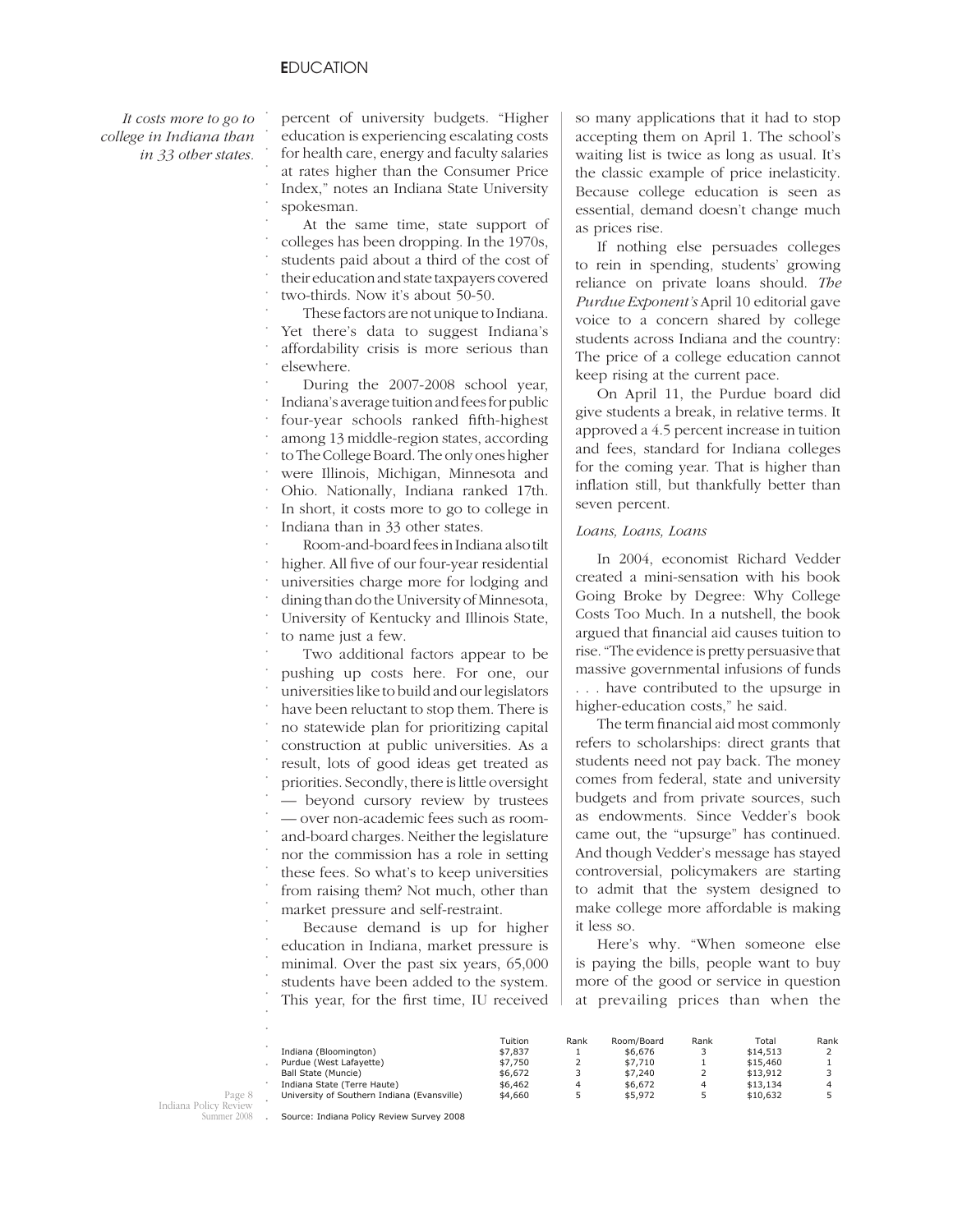customer pays the bills," Vedder explains. "This means a higher demand for higher education, and other things being equal, higher tuition costs."

How much higher? According to Vedder's estimate, "each one dollar in grant aid leads to tuition fees somewhere around 35 cents higher than would otherwise be the case."

The effects are significant. Indiana public university students received \$635 million in grants from federal, state, private and university sources in 2005-2006 (the latest year for which totals are available). That works out to \$4,500 per recipient. If Vedder's formula is correct, the resultant tuition increase for public university students was \$222 million.

An often-used analogy is the third-party payer healthcare system. Its price hikes, like higher ed's, have outpaced inflation for decades. As long as someone else pays, in this case the insurer, there's no incentive for providers to keep expenses down and no reason for patients to demand it. It's no coincidence that one of the few medical procedures whose price has been dropping is laser eye surgery, which is rarely covered by insurance.

The problem isn't just that financial aid distorts the market; it doesn't work as intended.

In 2006, the U.S. Commission on the Future of Higher Education reached two troubling conclusions: 1. College costs more because of "a financing system that provides limited incentives for colleges and universities to take aggressive steps to improve efficiency and productivity." 2. The aid system is "confusing, complex, inefficient, duplicative and frequently does not direct aid to students who truly need it."

That's certainly the case in Indiana where a growing percentage of financial aid is used to attract the most talented students to campus. That's a worthy goal, but it works at cross-purposes to attracting the neediest. According to the Indiana Commission for Higher Education, almost 70 percent of aid given out by the four-year residential colleges in 2005-2006 went for merit and not need.

Grants for need are based on a 12 part formula and determined by family financial data collected on the federal Free Application for Federal Student Aid (FAFSA), which Vedder has described as more confusing and harder to complete than the IRS 1040 tax form.

At the moment, no politicians are taking Vedder up on the suggestion to consider ditching taxpayer-funded aid. What is under discussion are proposals to make the system more accountable: to make sure aid is going to the poorest students and to require universities to implement cost-cutting strategies that consumers would demand if they were paying sticker price.

Indiana's Commission for Higher Education has established working groups that have made specific recommendations on affordability and access, which will be voted on in June.

Ideas on the table include: Indiana could stop following the federal formula for determining state grant awards and use a simpler process. It could, for example, limit eligibility factors to two items: family income and family size. Dependent students with family incomes of \$25,000 or less would qualify for a full-tuition grant. Those with family incomes between 25,000 and 40,000 would qualify for a partial grant. Another option would be to provide the first two years of college free to students from families with incomes less than a given amount, say \$44,000.

"For higher education for the last 50 plus years the theme has been access," says Stan Jones of the Indiana Higher Education Commission. "Access is important. We're trying to change the conversation in Indiana to accountability."

. Financial aid is probably here to stay. . The Indiana governor has proposed a

*Grants and Loans at Indiana's Public Four-Year Residential Universities 2007-2008*

|                                      | Students<br>Receiving<br>Grants | <b>Students</b><br>Receiving<br>Government<br>Loans | Students<br>Receiving<br>Private<br>$Loans*$ |
|--------------------------------------|---------------------------------|-----------------------------------------------------|----------------------------------------------|
| Indiana<br>University                | 42%                             | 39%                                                 | 10%                                          |
| Purdue<br>University                 | 45%                             | 56%                                                 | 9%                                           |
| <b>Ball State</b><br>University      | 63.30%                          | 55.10%                                              | 6.90%                                        |
| Indiana State<br>University          | 31%                             | 44%                                                 | 4%                                           |
| University of<br>Southern<br>Indiana | 40%                             | 42.60%                                              | 4.20%                                        |

. . \*Does not reflect direct-to-consumer private loans that are not reported to universities. Source: Indiana Universitie

*Most college construction projects are paid for through*  debt financing — a buy*now, pay-later approach that masks long-term effects and contributes to the rising costs of higher education in Indiana.*

. . . . . . . . . . . . . . . . . . . . . . . . . . . . . . . . . . . . . . . .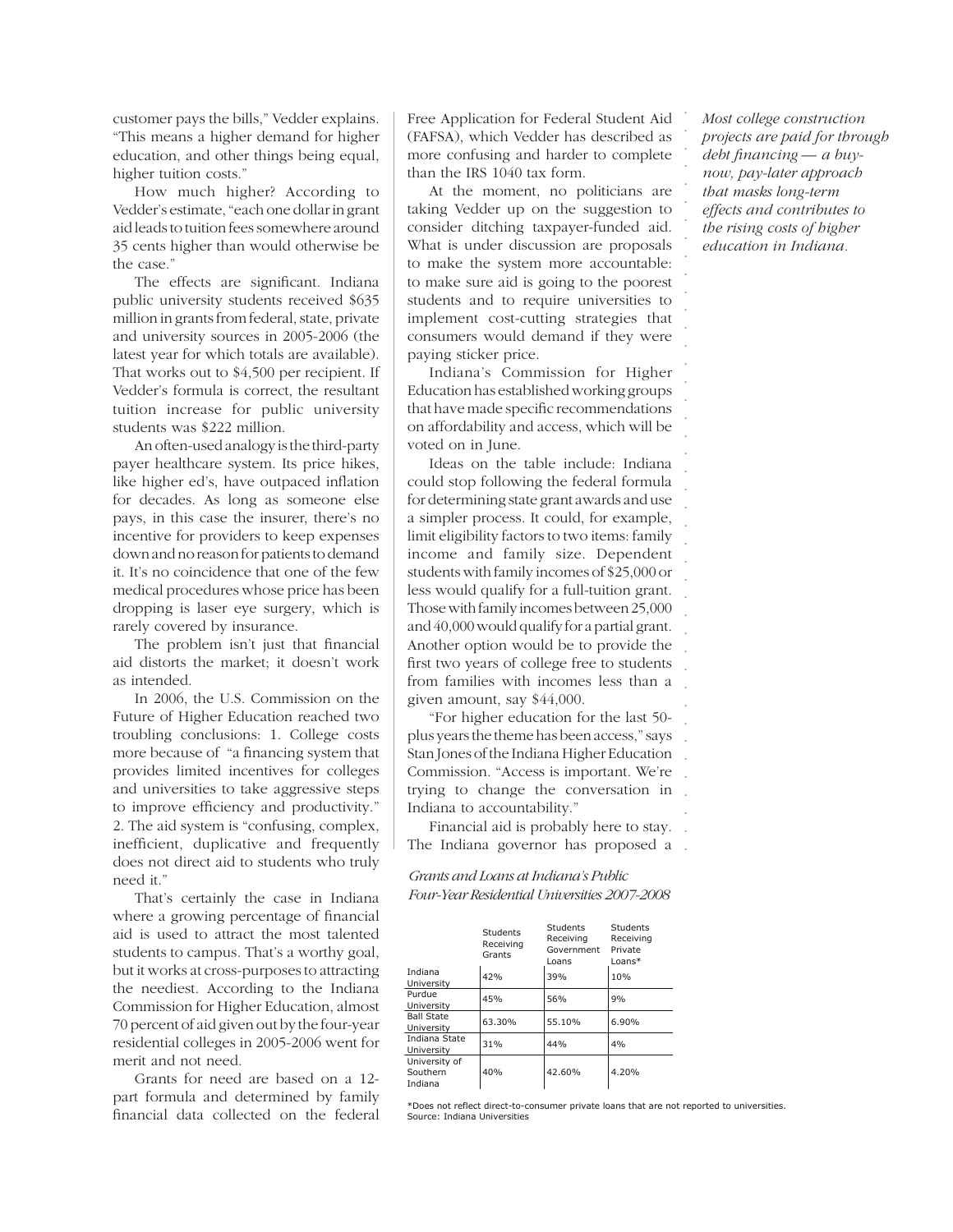. . . . . . . .

. . . . . . .

*In the 2007 budget session, the Indiana Commission for Higher Education recommended only \$154 million worth of new capital projects it deemed priorities. The Legislature approved \$538.6 million.*

massive new program to help pay tuition for families making less than \$54,000 a year. The challenge is to eliminate the inflationary effects caused by the thirdparty payer system.

. . *The Weight of Debt Service*

Despite the economic downturn affecting the housing market, construction continues apace on Indiana's college campuses. It's little wonder.

| Outstanding Debt at |  |
|---------------------|--|
| End of Fiscal 2006  |  |

| Indiana<br>University             | \$662 million |
|-----------------------------------|---------------|
| Purdue<br>University              | \$562 million |
| <b>Ball State</b><br>University   | \$70 million  |
| Indiana State<br>University       | \$121 million |
| University of<br>Southern Indiana | \$126 million |

Source: Indiana Universities

Public universities have little incentive to stop building.

. . . . . . . That's because most projects are paid for through debt financing: a buy-now, pay-later approach that spreads out costs over time and thus minimizes the impact on taxpayers and students. It also masks long-term effects and contributes to the rising costs of higher education in Indiana. Since 2001, state appropriations for debt service have increased 66 percent while funding for university operating expenses has increased 22 percent.

"I think one of the hidden costs – multi-million dollar costs people aren't aware of at all – is debt servicing," said Murray Sperber, professor emeritus at Indiana University. Sperber has written extensively about college sports and how they've diverted funds away from the core academic mission of big colleges.

. . . . . . . . . . The same is true of debt, which consumes a hefty chunk of the budgets at Indiana universities. This year debt service will cost IU \$80.7 million, Purdue \$56.8 million, University of Southern Indiana \$13.5 million, Indiana State \$11.8 million and Ball State \$11.7 million. The public universities combined (including Ivy Tech and Vincennes) have over \$1.6 billion in outstanding debt, the equivalent to the state operating appropriation for all of higher education in fiscal 2008.

. . . . . . . . Debt financing is the primary means by which state universities pay for new construction and major remodeling. It allows institutions to raise money by selling bonds to investors. In return, the investors are paid back principal and interest on their loans. Those costs are distributed in different ways depending

on the project being funded. Taxpayers pay for academic buildings, which require legislative approval. Student fees, revenues from housing and dining systems and other university income pay for dorms, campus centers and recreational buildings.

Here's a sampling of big-ticket items recently completed or in the pipeline: an \$8.5-million

science center upgrade at Indiana State, a \$21-million communications building at Ball State, a \$52-million science building at Indiana and a \$53-million boiler project at Purdue.

Over the past decade, university officials have carried longer and longer lists to the Statehouse for approval. In 2001, they asked for \$475 million in projects; in 2003 \$618 million; and in 2005 \$829 million. The pressure to build became so intense that the Indiana Commission for Higher Education set a guideline: Debt service should not exceed 10 percent of the state's total higher-education operating appropriation. "It was kind of like drawing a line in the sand," said Commissioner Jones.

Yet in the last budget session, lawmakers blew right past the limit, committing 12 percent to debt service.

Part of the problem is the way the budget cycle works. Lawmakers approve projects a full budget cycle before they have to appropriate funds so there's no immediate consequence to the state. As a result, university capital requests have become legislators' versions of congressional earmarks. Lawmakers want to bring home the bacon for Bloomington, West Lafayette, Terre Haute, Evansville and Hoosier cities with campus branches. And while lawmakers never authorize every university building request, they sometimes come close.

"We're not suffering by having poor buildings. They're very nice compared with other states," Jones said.

His Commission for Higher Education takes a critical look at university requests before they go to the Statehouse, but

Page 10 Indiana Policy Review Summer 2008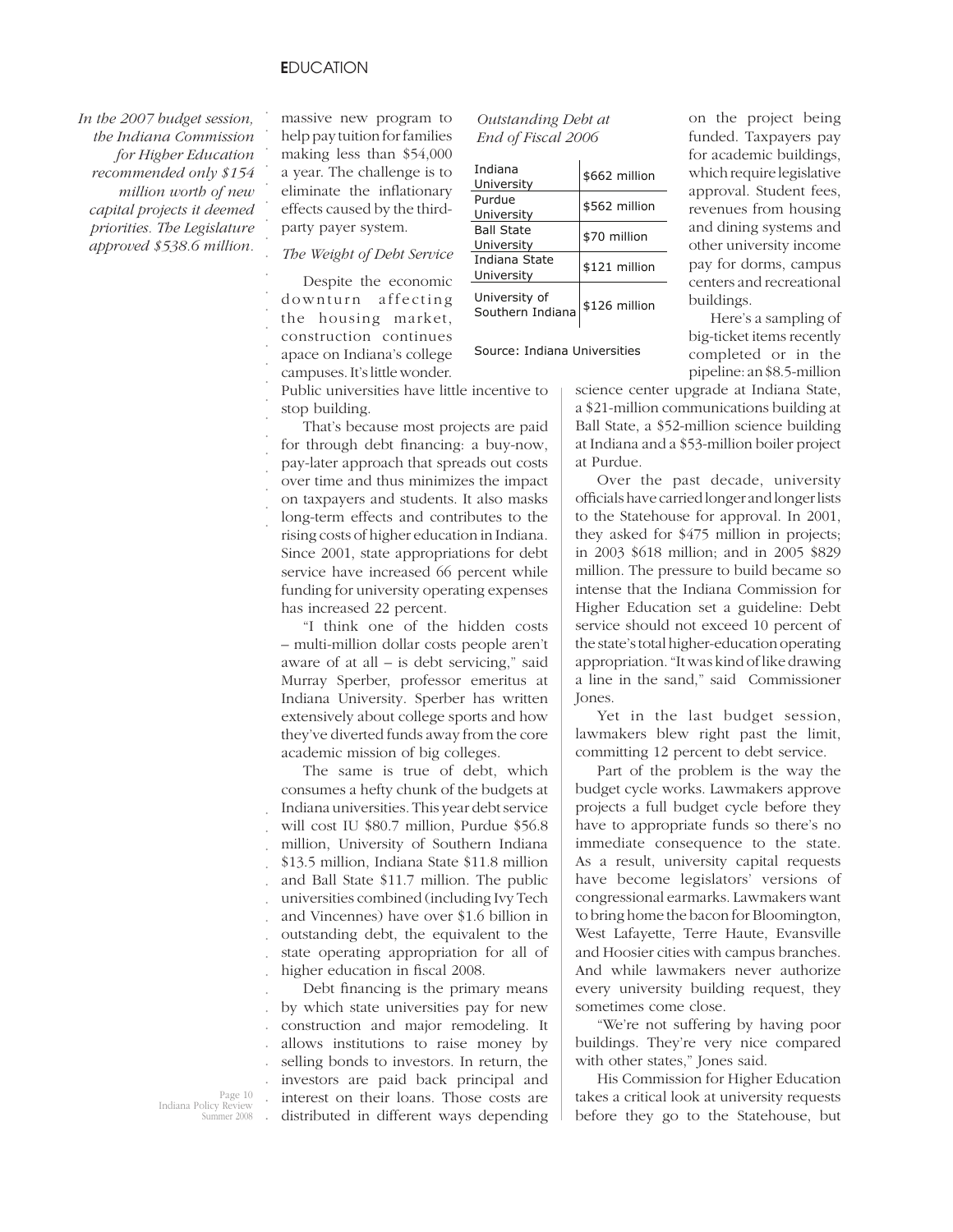lawmakers are under no obligation to follow the commission's suggestions. In the 2007 budget session, the commission recommended only \$154 million worth of new capital projects it deemed priorities. The legislature approved \$538.6 million.

There are benefits to students of all this spending. Indiana campus facilities are firstrate with high-tech amenities. That's not the case in some states where state subsidies are lower or the approval process more rigid. In Illinois, for example, all capital debt for university facilities is issued by the state rather than the institutions themselves, as occurs here. The Illinois legislature must authorize the debt by a majority vote and the appropriation to pay the debt by a two-thirds majority. In addition, all capital projects are planned and managed by the State Capital Development Board and not the universities. Illinois has authorized no new higher-education capital projects in six years.

But debt financing is not the only way to cover capital costs. The April 18 *the Chronicle of Higher Education* reported on creative programs that have leveraged private-sector money and reduced debt loads felt by taxpayers and students.

"Student housing is now often built by for-profit companies, which pay for construction in return for charging students rent," *the Chronicle* said.

Similar collaborations can occur with academic buildings. For example, Purdue University will rely almost entirely on gifts to pay for the new \$12-million home of the Department of Hospitality and Tourism Management. Of that, \$4 million is from the Marriott Foundation. Even research facilities can be shared with the private sector.

This will happen soon at a new nanotechnology center to be housed at the University of Notre Dame and linked to Purdue and other Midwest universities. IBM and the Nanotechnology Research Initiative have given \$5 million toward the building's \$61-million price tag.

Bottom line: Indiana students and taxpayers are too deep in debt and that affects education. Said Jones, "The more that gets spent on debt service the less that gets spent on instruction."

## *Padding Budgets With Fees*

Corey Barker, who just finished his sophomore year at Indiana University in Bloomington, has never used the campus bus system but still has to chip in \$110 a year for its operation. "I don't ride the bus. I will never ride the bus," Barker says.

Like every full-time student at IU, Barker must pay that and other mandatory charges, including \$210 for health services and a \$158 activity fee that helps fund extra-curricular programs.

As if tuition weren't high enough already, students at Indiana's four-year public colleges find themselves paying extra for services they may never use, sporting events they may never attend, meals they may never eat and dormitory renovations they may never see.

"They're multiplying," says Jones, of the Indiana Commissioner for Higher Education. "There are simply more fees. Apparently they (universities) think they need more money."

Making the situation worse is an element of mystery. Some fees are itemized on university websites or on invoices. Most are lumped together into a single "tuition and fees" sum. That's the case with intercollegiate sports subsidies, which have come under criticism because they benefit the few (athletes on scholarships) at the expense of the many (the rest of the student body).

At Ball State University, athletic subsidies total almost \$8.5 million a year, about \$474 per student. The money funds athletes' scholarships "and permits all students to attend athletic events without charge." At Indiana State, students pay \$4.7 million; at the University of Southern Indiana \$2.2 million. Indiana and Purdue, two schools with TV income and generous donors, don't run deficits in their athletic budgets so don't have to charge athletic fees.

Increasingly, students are also hit up for recreation centers equipped as lavishly as private health clubs. These are financed through revenue bonds backed by student fees.

Indiana State students pay \$100 per year for a \$24-million recreation center that opens in 2009. The facility will house a three-court gymnasium, aquatics area,

*Students at Indiana's fouryear public colleges fi nd themselves paying extra for services they may never use, sporting events they may never attend, meals they may never eat and dormitory renovations they may never see.*

. . . . . . . . . . . . . . . . . . . . . . . . . . . . . . . . . . . . . . . . . . . . . . . . . . . . . . . . .

Page 11 Indiana Policy Review Summer 2008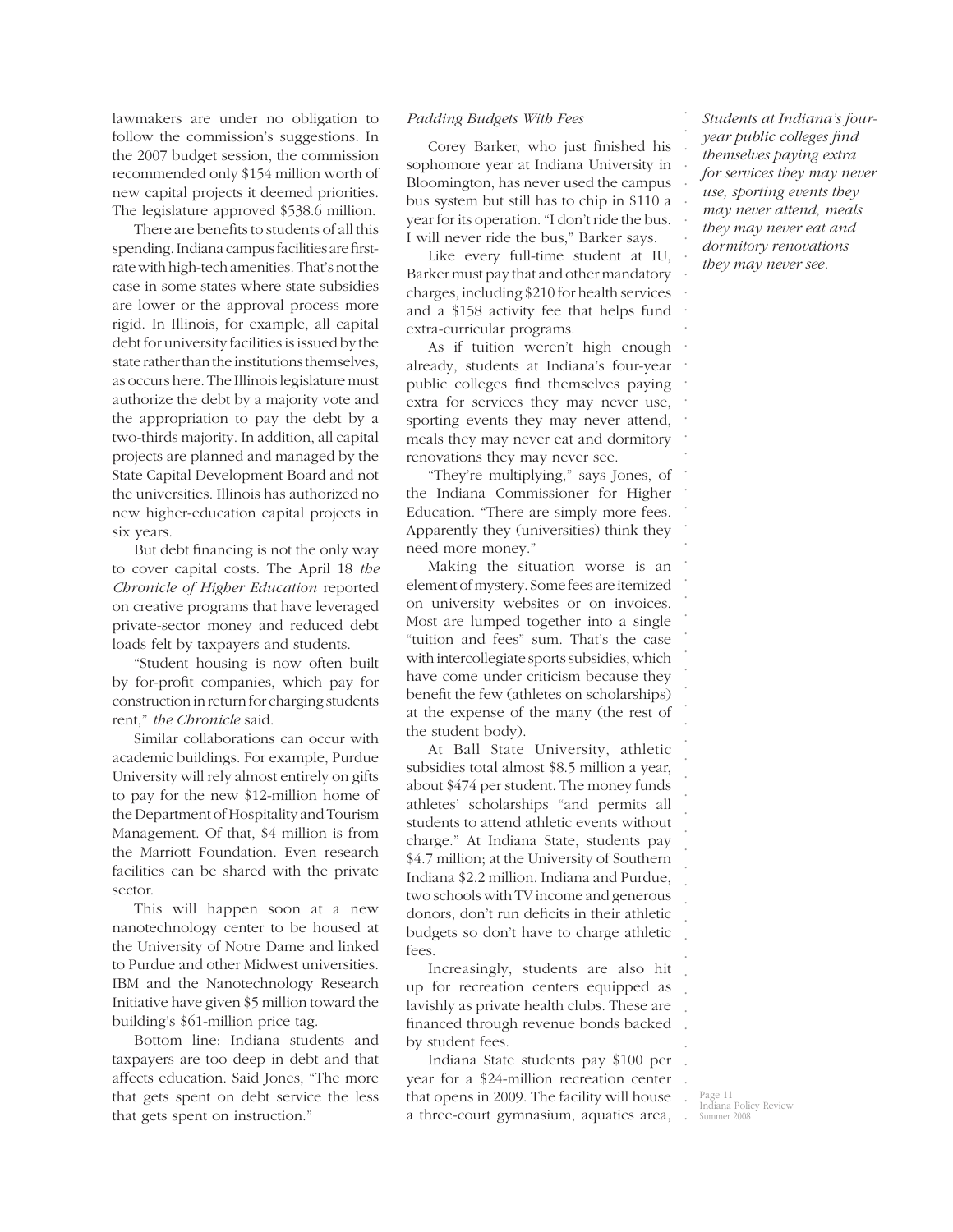. . . . . . . .

*Tuition doubles every 10 years, twice the rate of infl ation. As long as demand stays high for a college degree, and it will because a diploma is deemed a necessity these days, universities aren't under pressure to hold down costs.*

fitness center, climbing wall and elevated track. Ball State students will begin paying a mandatory fee in 2009-2010 for a \$39 million wellness center with a five-court gym, suspended running track, cardiofitness area and climbing wall. The fee is tentatively set at \$90 for 2009-2010 and \$180 thereafter.

. . . . . . . . . . . . . Universities defend these costs, saying today's students demand amenities and will favor campuses where they are offered. But there are critics, too. "There's a downside if you are a student who never uses the facility: probably about 50 percent or more of the student body," says Professor Emeritus Murray Sperber of Indiana University who's written extensively about hidden costs in college. "Why should you have to pay for something that is of no value to you?"

. . . . . . . . . . The same can be said about a portion of room and board fees. All of Indiana's public residential universities set rates high enough to cover not just operational costs and maintenance but future capital needs, like dormitory renovations. The planned surpluses range from \$600,000 per year at the University of Southern Indiana to \$12.5 million at IU.

. . . . . . . . . . . On a per-capita basis, Ball State University has been the most aggressive, tapping students this year for \$10.6 million to fund capital projects. Thomas Kinghorn, vice president for business affairs, said the school's policy is to set aside three percent of replacement value of existing housing and dining facilities. It's not a surplus, he said, but the best way to deal with depreciation of assets.

. . . . . . . . . . . . . . . In essence, today's students pay for tomorrow's upgrades. The policy has allowed Ball State to accumulate reserves so large that — instead of selling bonds — it's paid cash for major renovations and new buildings, which Sperber and Jones say is unusual. Such is the case with three current projects: the \$46.5-million North Residence Hall, the \$30-million renovation of DeHority Residence Halls and the \$22.9-million Pittenger Student Center renovation. The practice adds about \$1,000 a year to a student's room and board rates and leads to an ironic twist: While the college amasses money

to avoid debt financing, students borrow to pay their bills.

Also unusual: the structure of Ball State's dining plan. Though other Indiana universities have moved toward optional meal plans with varying price ranges, enabling students to save money, Ball State has stuck with a single-priced full-meal package. If students don't eat the allotted meals, the forfeited money — millions each year — goes into the renovation account.

Purdue, which generates about \$10 million a year from room and board fees for its renovation fund, has taken a different approach to long-term projects. Since 2006-2007, students have been paying a two-percent surcharge to fund improvements set out in a master plan. The fee, which will expire after 2008-2009, has paid for things like sprinkler systems, air conditioning and major building renovation.When it comes to setting fees and room and board rates, university trustees have final say. Amounts are merely reported to the Commission for Higher Education, which has no oversight role.

As fees have multiplied, students have become more vocal in opposing them. Purdue students this year rejected a proposal for an activities fee, even though it's the only Big 10 school without one. Barker, the IU student, said his beef with the activities fee he pays is that students don't really know what it funds.

To IU's credit, it has posted a long list of fees on its website so students know what they'll shell out each year. Neil Theobald, vice president and chief financial officer, said the university would have no problem itemizing bills further to show how room and board fees are allocated, for example. That would no doubt please parents, students and state policy-makers who are poised next month to recommend new accountability measures for university finances.

"The more transparent we can make fees so people know what they're paying for, the better off we are," said Theobald.

#### *A Broken System*

The higher education financing system is dysfunctional and in need of reform. So

Page 12 Indiana Policy Review  $\frac{1}{2008}$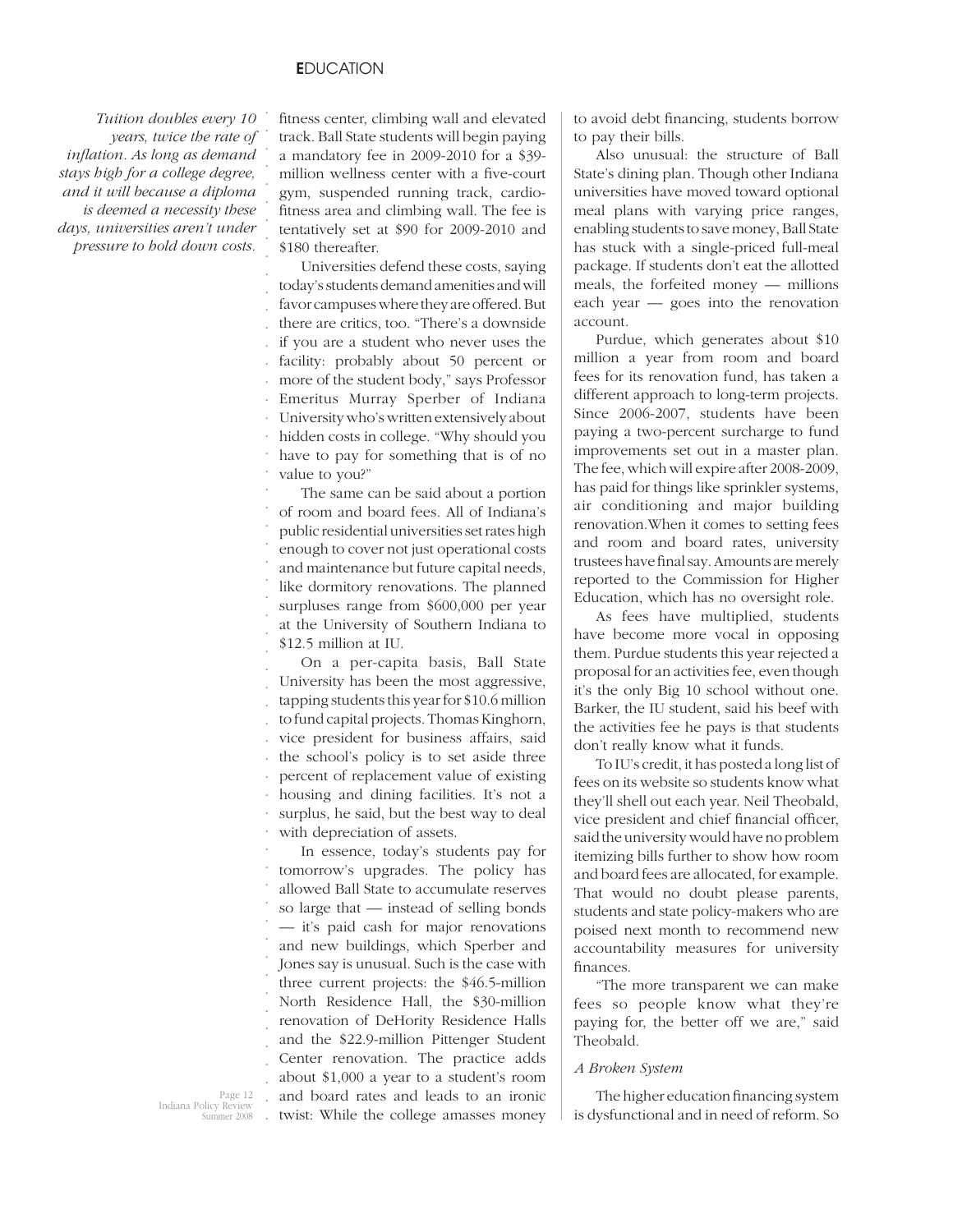declared the federal Commission on the Future of Higher Education in 2006.

Indiana students no doubt agree. At our public residential universities, tuition doubles every 10 years, twice the rate of inflation. As long as demand stays high for a college degree – and it will because a diploma is deemed a necessity these days — universities aren't under pressure to hold down costs.

If anything, competitive forces at work in higher education have the opposite effect. They drive up tuition rates as universities compete for faculty with higher salaries, for top-notch students with merit aid and for consumer-driven student bodies with campus amenities such as recreation centers.

It's a far different world from K-12 education, which must abide by strict funding formulas, external performance assessments and now – thanks to the 2008 Indiana legislature – public referenda before expensive school building projects can move forward.

Just ask Professor Emeritus Murray Sperber of Indiana University, who has been an outspoken critic of hidden costs in higher education. "My wife is a high school teacher. Every dime has to be accounted for at the micro level," Sperber says. In higher education? "You better believe it's not the case."

#### *Change May Be on the Way*

Within a year of the national warning, the State Commission for Higher Education completed a study of its own, "Reaching Higher: Strategic Directions for Higher Education in Indiana." The document called for a system "more accountable for overall results, more responsive to state needs, more cost effective and more affordable for Indiana residents."

Since that time, working groups have made policy recommendations in six areas including accountability, affordability and college preparation. The commission voted unanimously June 13 to approve those recommendations in the hope of influencing 2009-2011 budget discussions. Among the proposals:

• Colleges and the state commission should develop measurable standards

for productivity, cost containment and efficiency by 2009.

• Standards should be developed to measure the quality of the education and student learning that occurs on campuses; higher-quality programs should get more money.

• In an effort to bring down building costs, Indiana should follow the commission guideline that debt service not exceed 10 percent of the total highereducation operating appropriation.

. . . . . and visible to taxpayers and consumers. No one has suggested that state lawmakers micromanage our public universities or their spending habits, just that the process become more measurable

. In 2005, the Indiana General Assembly . took small steps in that direction with a law . requiring the schools to set tuition rates . on a two-year cycle instead of annually. In . 2007, lawmakers charged the Commission . for Higher Education with setting non-. binding tuition targets for each university . during the budget process. The goal was . to improve price visibility for students and make universities less apt to raise tuition . . dramatically during any single cycle.

Universities insist they are doing their part. As part of a survey by the Indiana Policy Review, the four-year residential universities were asked to list some of the ways they were dealing with college costs.

The University of Southern Indiana, designed from the beginning as a lowerpriced alternative, remains one of the most affordable four-year colleges in the Midwest and reported, "We have done our part." Counting tuition, room and board, fees, textbooks and other expenses, students can expect to pay under \$12,000 at USI come fall.

Purdue University, the priciest college, said it has increased revenues from private fund-raising, grants, sponsored programs and other non-student sources and is "expanding communication efforts to ensure educational costs are as transparent as possible."

. . . . . Ball State said it is "working hard to mitigate the impact of rising faculty salaries on student tuition and fees by securing more private gifts and grants to help fund the university's various operations."

*No one has suggested that Indiana lawmakers micromanage our public universities or their spending habits, just that the process become more measurable and visible to taxpayers and consumers.*

. . . . . . . . . . . . .

. . . . . . . . . . . . . . . . . . . . . .

> Page 13 Indiana Policy Review ummer 2008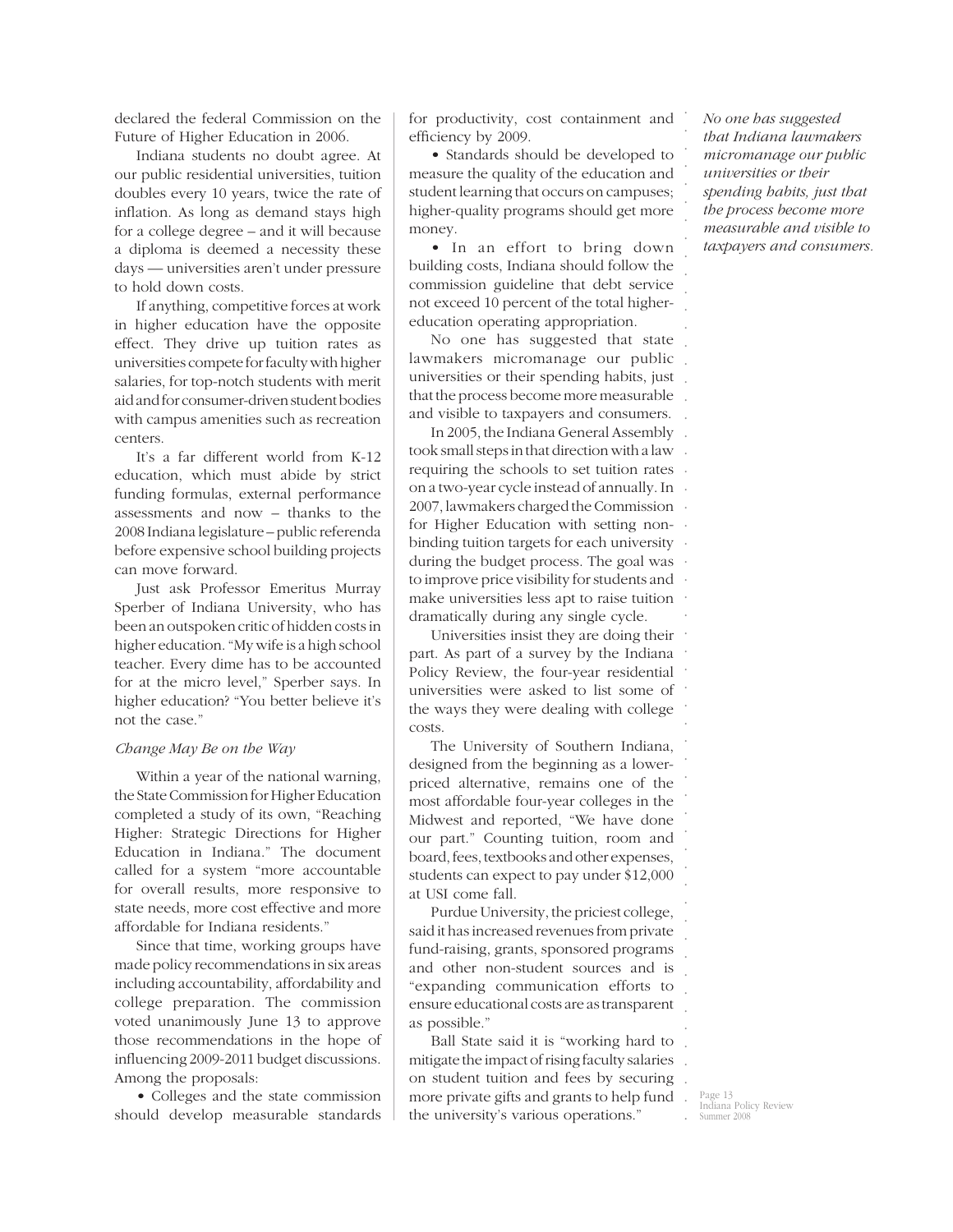. . . . . . . . . . . . . . . . .

. . . . . . . . . . . . . . . . . . . . . . . . . . . . . . . . .

*The real problem is that universities have not tried to spend less. As the federal commission pointed out, "Institutions are spending more money … Next to institutional fi nancial aid, the greatest growth has been administrative costs for improvements in student services (including state -of-the-art fi tness centers and dormitories)."*

Indiana University is in the first year of a five-year program to cut \$2 million per year in administrative costs and shift that money to financial aid. It's also launched a task force to monitor operating costs and to conduct an intensive analysis of administrative services.

Indiana State is looking "to determine programs that should be eliminated, revised or merged due to low enrollments. As a result, we plan to narrow our academic programs from 214 to approximately 150. We have reallocated dollars internally to align resources with strategic initiatives and have eliminated faculty and staff positions where possible."

. . . . In the past, our universities have been too quick to blame declining state subsidies for the growing tuition burden paid by students.

. . Yes, subsidies are declining as a percentage of the total higher education budget. But taxpayer appropriations in Indiana have gone up steadily for the past decade: \$1.3 billion in 2000, \$1.5 billion in 2005, \$1.8 billion in 2009.

The real problem is that universities have not tried to spend less. As the federal commission pointed out, "Institutions are spending more money . . . Next to institutional financial aid, the greatest growth has been administrative costs for improvements in student services (including state-of-the-art fitness centers and dormitories)."

Making matters worse are "lack of transparency in financing," and "inadequate" attention to cost measurement and cost management within institutions."

Those practices must come to an end. In coming months, Indiana universities will have a chance to step up to that challenge. Q

# *No Way to Run a College*

#### **by MARILYN FLOWERS**

The National Center for Public Policy and Higher Education recently awarded a grade of "F" to Indiana for college affordability. No one can accuse the center of grade inflation. Forty-two other states also failed. The highest grade awarded, a less than sterling C-, went to only two states, California and Utah. Unlike many college professors, when the folks at the center observe abysmal performance, they aren't afraid to say so.

 Higher education costs too much. However, asking taxpayers to pick up a greater share of the cost, as proposed by the center, will impede the imposition of needed fiscal discipline. Colleges and universities waste lots of money. A "habit" of waste developed over many years of high tax subsidies coupled with scant public oversight.

 In recent years, the cost of higher education has been shifting away from taxpayers and to students and their parents.

The good news is that this will bring the discipline of the marketplace. Education "customers" spending their own dollars, are much more likely to evaluate the balance between cost and quality than are unpaid university trustees. This bodes well for the long term.

 The bad news is that improvement will take time. The ingrained habit of waste will have to be replaced by a new habit of cost effectiveness. Many in the academy have little understanding of how markets work and see capitalism primarily as an obstacle to justice. Imagine trying to convince such a group that their institution has to become more market-oriented and — gasp — businesslike. It won't be pretty. At the end of the day, however, higher education will be better for it.

*— Excerpted from an essay written for the Indiana Writers Group, Sept. 27, 2006. Marilyn Flowers, Ph.D., an adjunct scholar of the foundation, is a professor of economics at Ball State University.*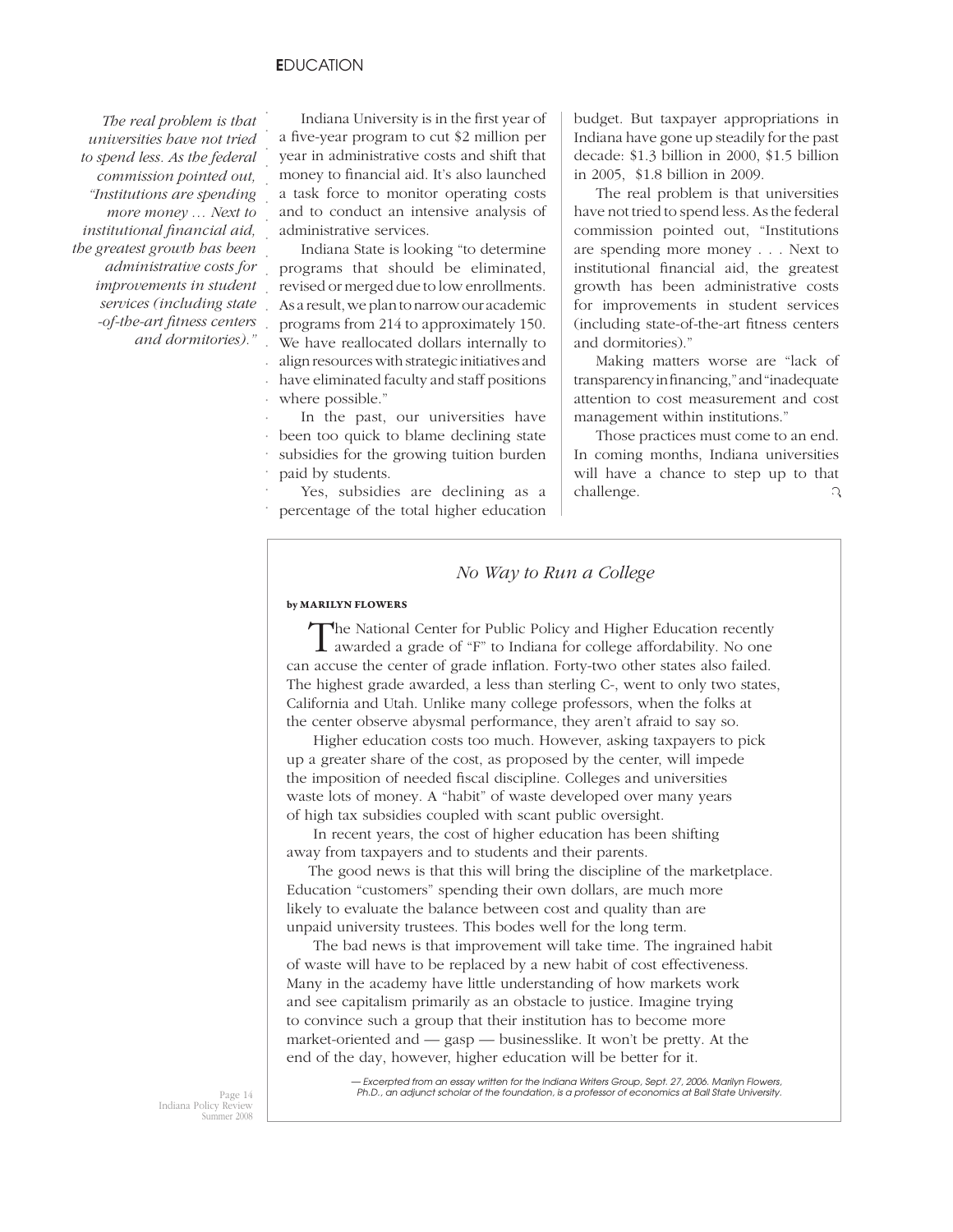# CORPORATE SOCIAL RESPONSIBILITY

*An Exercise in Misology\**

#### **by PHILIP COELHO and JAMES McCLURE**

Two of the richest men in the world, Warren Buffet and William Gates, Jr., have endowed the Bill & Melinda Gates Foundation with billions of dollars. A main goal of the foundation is to alleviate the burdens of some of the world's poorest peoples. The foundation is sponsoring research to treat diseases that afflict the world's poorest, but are relatively "neglected" by medical research. These diseases (malaria, hookworm, water-borne diseases and diarrheal diseases) literally kill millions each year, incapacitating millions more. The foundation spends billions of dollars on programs to reduce the impact theses diseases have upon the world's poorest. Yet the foundation explicitly renounces investing its portfolio in "socially responsible" corporations: Does this make Buffet and Gates immoral and the foundation "socially irresponsible?" This is patently preposterous; but it exposes the core conundrum that confronts believers in "corporate social responsibility." Is corporate management primarily responsible for the financial interests of their owners, or do they owe allegiance to society at large and to the cause de jour in particular?

The Bill and Melinda Gates Foundation was formed to help the world's poorest; it was not formed to: endow art museums, pay workers above market salaries, save the whales, reduce logging in rain forests, preserve wetlands, reduce carbon emissions, or fund a host of other laudable (or questionable) schemes. The foundation is an eleemosynary, *i.e.,*  charitable institution; it invests in profitseeking firms because they generate rates of return that give it additional funds to finance its mission. The foundation has the clarity of vision not to confuse how it spends its resources with how it gets its resources.

. . . . . . . . . . . . . . . . . . . . . . . . . . . . . . . . . . . . . . . . . . . . . .

# *Friedman's Ethos of Corporate Social Responsibility*

Almost half a century ago (in 1962) Milton Friedman stated the ethical paradigm for business eloquently and succinctly in Capitalism and Freedom: "There is one and only one social responsibility of business — to use its resources and engage in activities designed to increase its profits so long as it stays within the rules of the game, which is to say, engages in open and free competition without deception or fraud." In an article in *the New York Times Magazine,* (1970), he expounded upon his views and argued that the "responsibility (of corporate management) is to conduct the business in accordance with their (shareholders, stockholders, owners) desires, which generally will be to make as much money as possible while conforming to the basic rules of the society, both those embodied in law and those embodied in ethical custom."

Corporations are legal fictions, they have no corporeal existence. Business corporations were founded to pursue profit-making opportunities using the capital of many people under a corporate charter granted by the state. The charter allows the firm to act as if it were a legal person; it can buy and sell assets, enter into contracts and sue and be sued in the courts. Regardless of all that



*Philip R.P. Coelho, Ph.D., and James E. McClure, Ph.D, adjunct scholars, are professors of economics at Ball State University. This article originally appeared in the Effective Executive, a magazine published in India. It is reprinted here with permission.*

*\* misology Pronunciation: \m - sä-l -j \ Function: noun Etymology: Greek misologia, from misein + -logia -logy Date: 1833 : a hatred of argument, reasoning or enlightenment.*

Page 15 Indiana Policy Review ummer 2008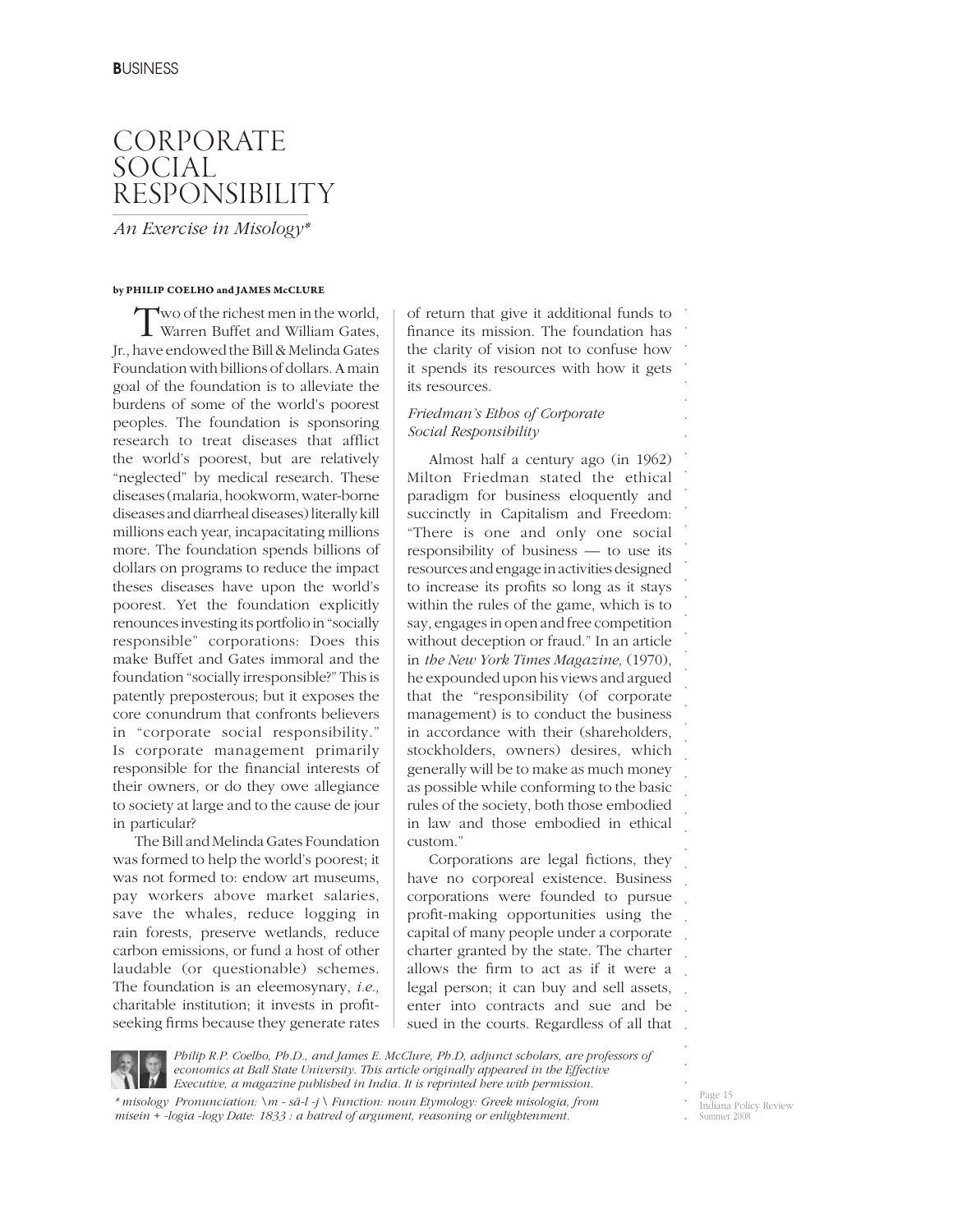# **B**USINESS

. . . . . . . . . . . . . . .

*Corporations, as legal fi ctions, are no more real than the parental fictions of the sandman and tooth fairies. Do tooth fairies have social responsibilities? The idea is surreal and absurd; fi ctions cannot have ethical obligations, and to contend that they do is reification run amok.* 

can be accomplished in the name of a corporation, we must remember that it is an abstraction, not a flesh-and-bones person. While corporations may enter into some contracts, they are precluded from entering contracts that are reserved for real persons. A corporation may neither enter into marriage nor adoption contracts, nor may it vote in legislative elections. Similarly a corporation may not be incarcerated nor deprived of certain rights that are proscribed to ex-felons. Corporations are not people, only people have ethical, moral duties; only people can suffer shame and punishment.

. . . . . . . . . . . . . . . . . Corporations, as legal fictions, are no more real than the parental fictions of the sandman and tooth fairies. Do tooth fairies have social responsibilities? The idea is surreal and absurd; fictions cannot have ethical obligations, and to contend that they do is reification run amok. Only real, living, human beings can have ethical duties and responsibilities; consequently, it is perfectly sensible to ask corporate managers to adhere to Friedman's ethos: to meet their fiduciary duties to husband and increase the wealth that shareholders have invested, to compete freely and openly in the marketplace, and to do so within the legal strictures of society and with neither fraud nor deception.

. . . . . . . . . . . . . . . . . . . . . Management's fiduciary duties to the owners of the firm are the only coherent core objectives that exist. Management is to act transparently in enhancing and preserving the owners' capital within the bounds of law and culture in open competition. We emphasize that this is not a low moral standard, but a high one. An ethical manager must always act as if he is being observed and be willing to publicly defend all actions. The phrase in Friedman's dictum, "without fraud or deception" sets a high bar for managerial ethics. Acting transparently avoids situations that may cost the firm money, adversely affect its reputation, and, in retrospect, be downright stupid. The recent contretemps of Sony's BMG Music Entertainment division immediately come to mind.

. . . . In 2005, it was discovered that BMG had covertly inserted software into the music compact disks (CDs) that it sold consumers. When the CDs were played on computers the program covertly inserted itself into the operating system. The BMG program made computers more vulnerable to computer viruses, and when it was removed from the Windows operating system the CD drives of the computers were rendered inoperable. Undoubtedly at one time the logic behind the strategy of inserting a "Trojan horse" into customers' computers was persuasive to management at BMG Entertainment; it would not have been as persuasive if they had been required to label all their CDs as sold with "an un-removable tracking device." When purchasers of Sony CDs discovered that the computers were vulnerable to infection and that an unwanted program had been inserted into their computers, they were not amused. Lawsuits for damages and penalties are not yet settled, Sony has spent millions of dollars rectifying its actions and the total bill for this deception will probably run to or over nine digits (in U.S. dollars).

The strategy that the managers of BMG Entertainment followed depended explicitly upon deceiving their consumers. The lawsuits against Sony and its BMG division are ongoing; they are not likely to be settled during the current decade; aside from the direct expenditures and penalties paid by the Sony Corporation. The damage done to Sony's reputation with consumers has been immense. The actions of BMG Entertainment's management were unethical and they were also vastly unprofitable. Sony's shareholders suffered because of unethical or incompetent management who were acting, at a minimum, deceptively and possibly fraudulently. We emphasize that it was the shareholders who were affected, not Sony; like all business corporations Sony has no corporeal existence and can feel neither pain, nor embarrassment, nor loss. When we say that "Sony suffered" it is shorthand for saying that the owners of equity in Sony suffered; care is warranted so that this type of shorthand does not obscure understanding in discussions on corporate social responsibility.

Other examples of corporate wrongdoing illustrating the practical benefits of Friedman's approach to corporate ethics are those of Martha Stewart and Enron. Popular misinterpretations of these

Page 16 Indiana Policy Review Summer 2008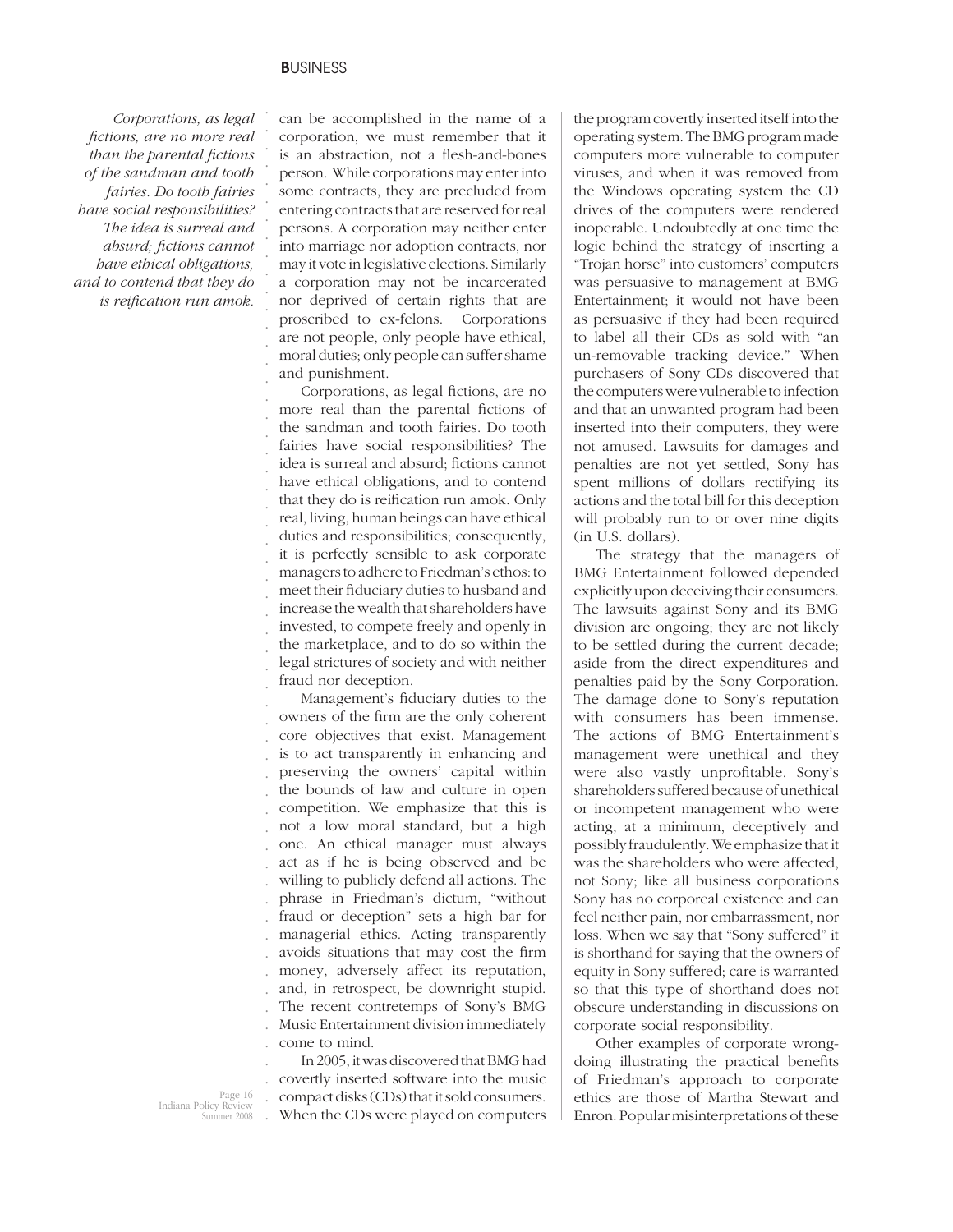cases notwithstanding, at each of these corporations the problems arose because management did not focus on increasing shareholder wealth within the strictures of law with neither deceit nor deception. Martha Stewart attempted to deceive federal investigators who sentenced her to incarceration. Her jail term adversely affected the share price of her eponymous firm. The effect upon shareholders' wealth was palpable: at the times of her arrest and conviction the share prices of Martha Stewart, Inc., plummeted. Had she been guided by Friedman's ethic she would have focused upon the interests of the shareholders other than herself, she may have been less adventuresome in her financial dealings and certainly truthful to federal investigators. Her direct violation of Friedman's stipulation against "deception or fraud" caused the company's chief executive (her) to divert time and effort to hearings, a trial and incarceration which had a severe impact upon the company's reputation and brand name.

In 2006, Kenneth Lay and Jeffrey Skilling, the chief officers of Enron Corporation, were found guilty of defrauding employees and external shareholders about the financial status of the firm; Lay died prior to sentencing while his case was under appeal. Because his case was under appeal, his death voided his conviction; in the vernacular, "he beat the rap," but, although he is not present to savor the fruits of his victory, his estate is unencumbered by the lawsuits that a guilty verdict would have ensured. Skilling was not so lucky (or luckier depending on your views on the importance of wealth maximization); he is currently serving a prison sentence of 24 years and four months. In 2001, after Enron's true financial position was revealed and bankruptcy proceedings commenced, the shares became virtually worthless. Enron's management did not act truthfully and transparently, nor did they increase shareholder wealth. If management had followed Friedman's ethos, transparently seeking to maintain and augment shareholder wealth within the bounds of law and culture, Enron would have been a less-exciting company that may have avoided bankruptcy.

These examples show that not only is Friedman's statement on corporate social responsibility ethical, but it provides practical guidance to management as well. Truthfulness is a virtue, and is valued for its own sake, but beyond that, as a practical matter lies are often uncovered; "Truth will out" is both an exhortation and a (fairly accurate) prediction. Again acting neither deceptively nor fraudulently is an integral and inseparable aspect of the Freidman ethic.

. . . . . . . . . . . Yet there may be issues with implementing Friedman's ethic because corporate executives are not automatons, but human beings who may or may not act in the interest of shareholders. There is substantial literature on principalagent problems that suggests a variety of straightforward methods for motivating corporate executives to act consistently with Friedman's ethos in the interest of shareholders.

. . . . . . . . . . . . . . . . . . . . . . . the company. Capital markets appear . . . . (geared) companies, markets impel . management to husband corporate resources economically. Taking firms . private and then public again, with much . . . . Most fundamentally, accurate and extensive information about corporate finances and activities must be publicly available to the public. Whether management is doing an acceptable job can be more easily assessed with better information. Competitive and free markets for equity and for corporate takeovers will ensure that resources (eventually) reach their highest valued uses. Being human, managers will always be tempted away from their fiduciary duty to shareholders. Only constant monitoring of executive decision-making will create an environment where ethical managers (those committed to their fiduciary duties to shareholders) can thrive. Corporate social responsibility is antithetical to this type of ethical management because it condones managerial diversions of wealth and attention away from the owners of to be responding to management's neglect of its fiduciary duties. Through corporate takeovers and highly leveraged greater debt levels, makes management either "sink or swim." Capital markets, financial and economic theory all support the ethic of shareholder primacy, but at

*Had Martha Stewart been guided by Friedman's ethic she would have focused upon the interests of the shareholders other than herself, she may have been less adventuresome in her fi nancial dealings and certainly truthful to federal investigators.*

. . . . . . . . . . . .

> Page 17 Indiana Policy Review Summer 2008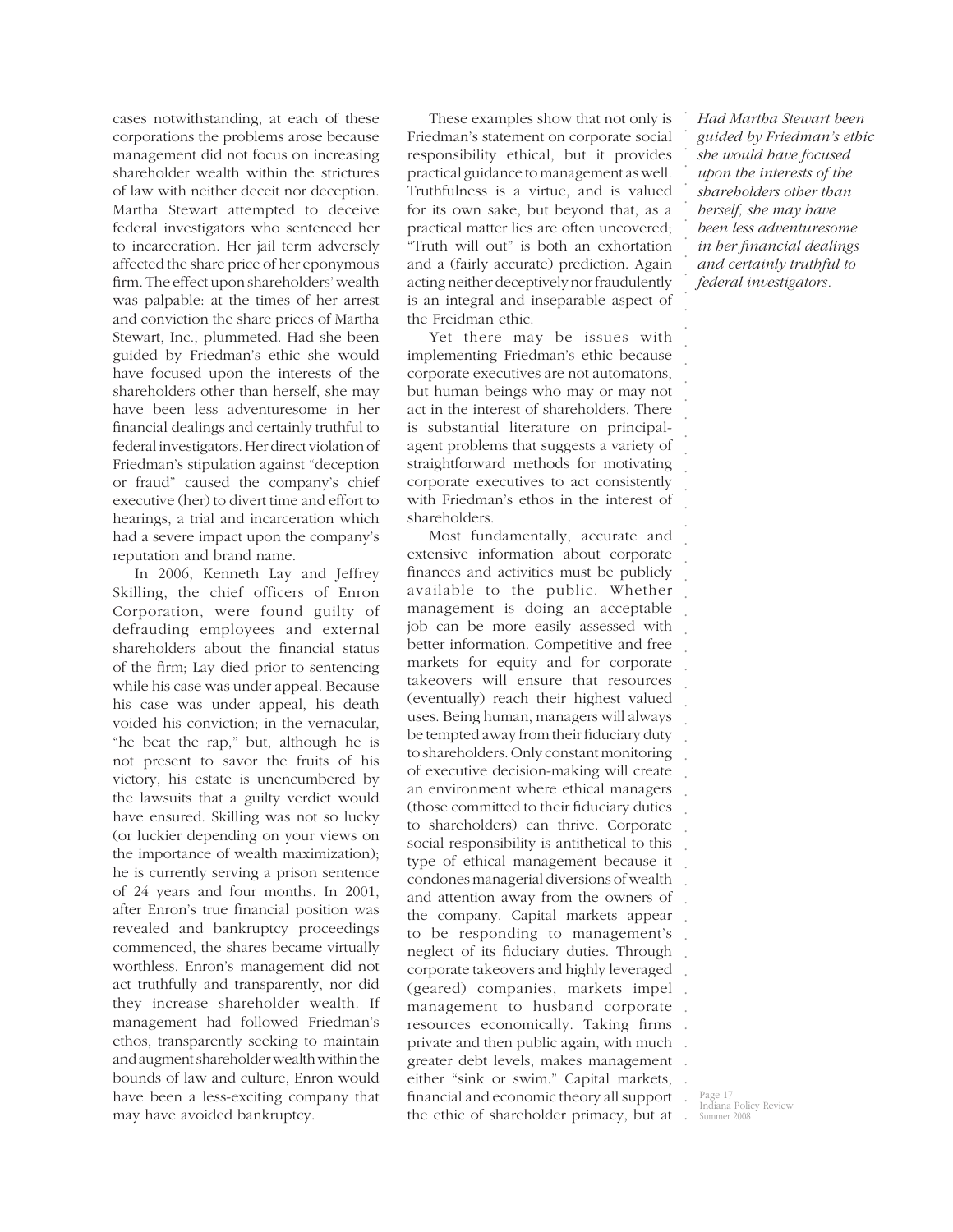. . . . . . . . . . . . . .

 *The "stakeholder doctrine," which refers to stakeholders as groups of people, things, abstractions that are presumed to be worthy of largesse from the fi rm, is incoherent and impossible to implement.*  . . . . . . . the cost of giving up what alternative? In particular, what does the alternative ethic of a social responsibility and stakeholder theory offer to replace the Friedman ethic on the paramount obligation to act in behalf of the owners of the firm?

# *The Stakeholder Doctrine*

Academic discussions of corporate social responsibility date at least back to the 1930s, but since the 1980s the majority of these discussions argue that corporate owners are merely one of many "stakeholders" of a corporation. Today corporate social responsibility beyond those recommended by Friedman has become synonymous with that of "stakeholder" doctrine. Stakeholders are groups of people, things, abstractions that are presumed to be worthy of largesse from the firm

. . . . . . . . . . . . . . . . It is not a simple task to analyze the stakeholder doctrine of corporate social responsibility because there is so little agreement among their supporters as to what the doctrine exactly means and entails, and how to implement it in practice. One source of disagreement regards the list of stakeholders. Proponents of stakeholder theory have enormously different and expansive lists; these range widely, in addition to shareholders, the lists frequently include: workers, management, customers, input suppliers, competitors, the local community, governments, nonhuman species and the environment.

. . . . . . . . . . . . . . . heirs?); and should we include potential . future members of the categories? If we . extend categories beyond the present, . . . Even with a particular, less-expansive list, there are insurmountable problems in implementing the stakeholder doctrine of corporate social responsibility in an objective fashion because within categories membership is undefined and the relative importance of each category is unstipulated. Suppose we concentrate on "stakeholder responsibility" to workers, managers, consumers, the community and input suppliers. We have to ask: should we include solely people who are presently members of these categories or should we count previous members (or their then in implementing the stakeholder doctrine we would have to ask: what weights should be given to past, present

and future members? Even if we limit ourselves to members presently in the categories, should all members of a given category be given equal weights? Should an employee/manager/supplier who has had a one-week association with the firm be given the same consideration as one who has had a 20-year association? If we consider "the community" as a stakeholder we have to ask: what are the bounds of the community? Are its bounds to be determined geographically, electronically, professionally, philosophically, or by some other means? Is there to be more than one community? If so, who will decide this? Once we define the membership of each stakeholder category and the weights of the members within each category, we would have to then ask: how should each category be ordered relative to the others and relative to shareholders and is this ordering absolute? If profits from the firm unexpectedly decline do all stakeholders share in equal proportion to their benefits or what? If profits rise unexpectedly do all workers benefit equally, or are rewards to be allocated Marxian-like to those of greatest "need"? These questions are innumerable and the answers unfathomable; we cease them here because we are certainly taxing our patience and, most likely, the reader's.

Although the stakeholder doctrine is incoherent and impossible to implement, its open-endedness has been a boon (and a boondoggle) to academics, particularly in management, which seems to have a proprietary interest in propagating the stakeholder doctrine of corporate social responsibility. We have taken a lighthearted view of this doctrine because it is impossible to contemplate all of the proposals and proponents seriously. In 1995 for example, in an article in *the Journal of Business Ethics* (a widely recognized academic publication), Mark Starik argued that stakeholder status be extended to "non-human nature." We are serious here; the title of Starik's article is "Should Trees Have Managerial Standing?" This raises some interesting questions for stakeholder doctrine; for example, if chickens are to be raised to produce eggs and corn is fed to the chickens, then how should we measure the welfare of chickens, corn and eggs (in

Page 18 Indiana Policy Review .<br>mmer 2008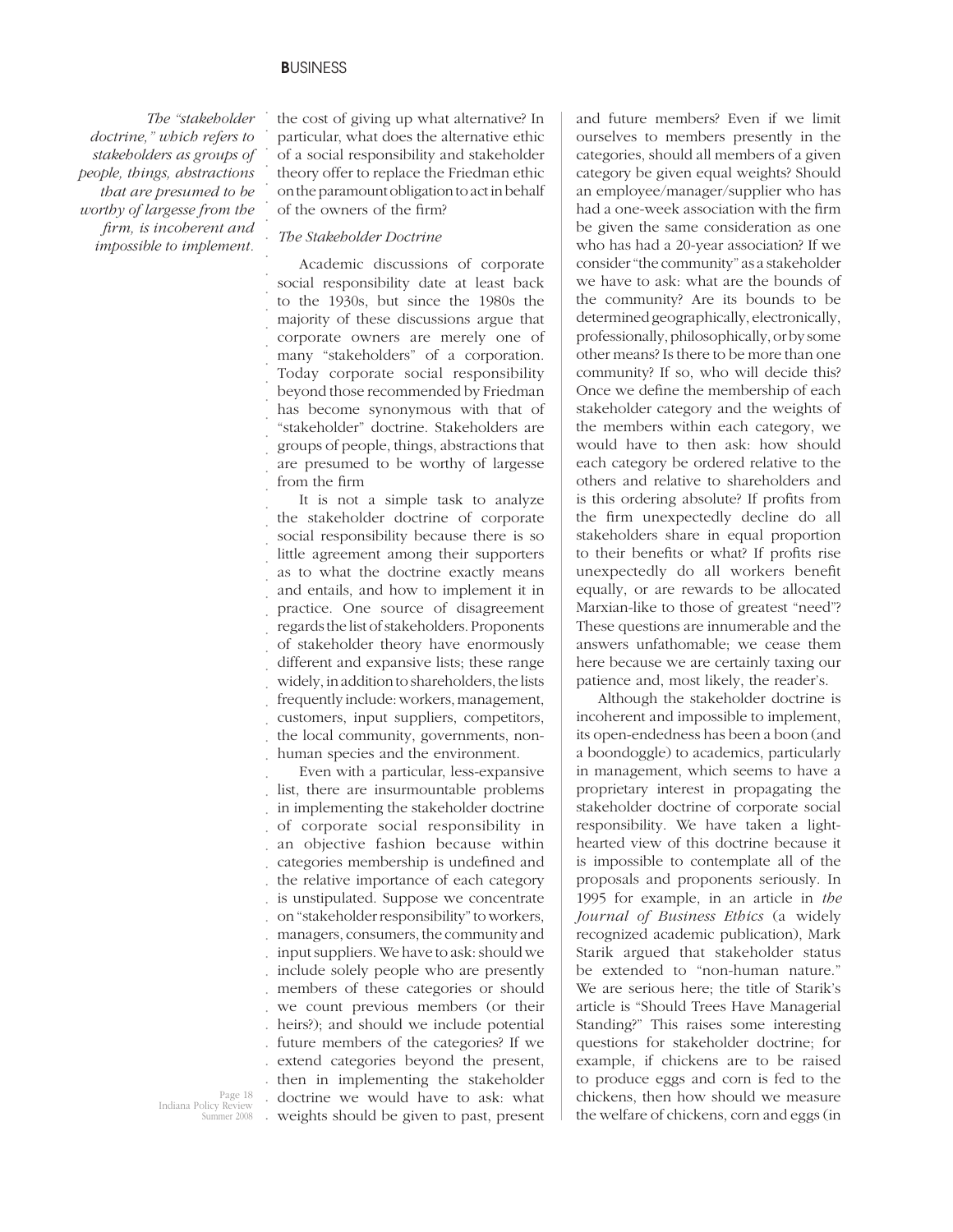alphabetical order) in order to determine their stakeholder weights?

This is a farce; people who argue that we should consider the preferences of non-human things (real or abstract) are either fools or charlatans. Fools if they do not recognize that people are trying to impose their values on the way they think these issues should be decided; or charlatans if they recognize that they are imposing their values on non-human things, but are pretending that they are not. Consider bears in the wild; in some areas of the United States bears are a nuisance because they frequent garbage dumps to obtain food. Nature enthusiasts argue that we have "degraded" or "spoiled" bears into scavengers, yet the bears have a marked preference for garbage dumps. Bears that have been removed and transported over 100 miles from these dumps have returned in less than a week; the bears have demonstrated a marked affinity for "degradation."

This illustrates the basic question: How does any human know what bears want or what is "good" for them? If we decide that bears are incapable of deciding what is good for them, then who is capable? We (the authors) do not want bears in our garbage dumps because they threaten us, our children and pets, and they do damage to our property. We treat bears very differently than people; as an illustration, back in the 1970s when the American dollar was strong and the world poor, Americans were frequently criticized for ruining the "unspoiled" people of various (relatively poor) counties by tipping too generously. The criticism was easily recognized as self-serving greed, the non-American tourists simply wanted the same services at a lower price than the Americans were establishing.

The notion of "spoiling" people by expanding their opportunities to acquire more resources strikes most people as bizarre, if not downright misanthropic; contrast this with allowing bears open access to our garbage. In many jurisdictions, any person who distributes food or garbage to bears, or disposes of it in a manner that allows bears to consume it, is subject to civil penalties. Bears are not people and are not given the same rights and consideration as people. If bears are

deemed as a nuisance, then we remove or kill the problem bears.

Protagoras said that man is the measure of all things; this means that if someone is assessing anything, we have to use human values because we do not know the values of the gods, animals or nature. We may pretend that our values are those of the gods, *et cetera,* but the pretense does not lessen the fact that we are assessing the world through the eyes of humanity. Thus when someone advocates "corporate social responsibility" toward some aspect of nature or the environment all they are doing is asking management to take resources away from pursuits that enhance shareholders' value in favor of pursuits that please the advocate. Nature is reified and animals anthropomorphized to obscure the basic fact that the advocates want shareholders to subsidize their tastes and preferences. Stakeholder doctrines of corporate social responsibility provide fig-leaf coverings for those who wish to divert firms' resources away from owners; these schemes appear to have received validation in textbooks and in peerreviewed academic publications.

. . . . . . . . . . . . . In academic institutions where the . . . . actively solicit corporate executives to . . The intellectual dissonance of emphasizing . . . . trouble them in the least. In an egregious . example: 1) a private school attended . by the daughter of then-president of the . Tyco Corporation, Dennis Kozlowski, . . . When taken seriously, the stakeholder doctrine attenuates the fiduciary duty that corporate managers owe to firms' owners (shareholders in publicly held firms) to husband and increase owner/ shareholder wealth. The focus on stakeholders increases the likelihood that representatives of groups or causes deemed socially worthy will be able to divert shareholder wealth to themselves by currying favor with management. stakeholder doctrine plays a prominent role in business schools' curricula on "business ethics," deans and presidents obtain financial assistance from their firms. a curriculum of business ethics on one hand, and suborning unethical behavior on the other hand does not appear to received \$1.7 million from Tyco to fund the Kozlowski Athletic Center; and 2) Kozlowski was also generous with the

*It is argued that stakeholder status be extended to "nonhuman nature," i.e., "Should Trees Have Managerial Standing?" That raises interesting questions for stakeholder doctrine; for example, if chickens are to be raised to produce eggs and corn is fed to the chickens, then how should we measure the welfare of chickens, corn and eggs (in alphabetical order) in order to determine their stakeholder weights?* 

. . . . . . . . . . . . . . . . . . . . . . . . . . . .

> Page 19 Indiana Policy Review Summer 2008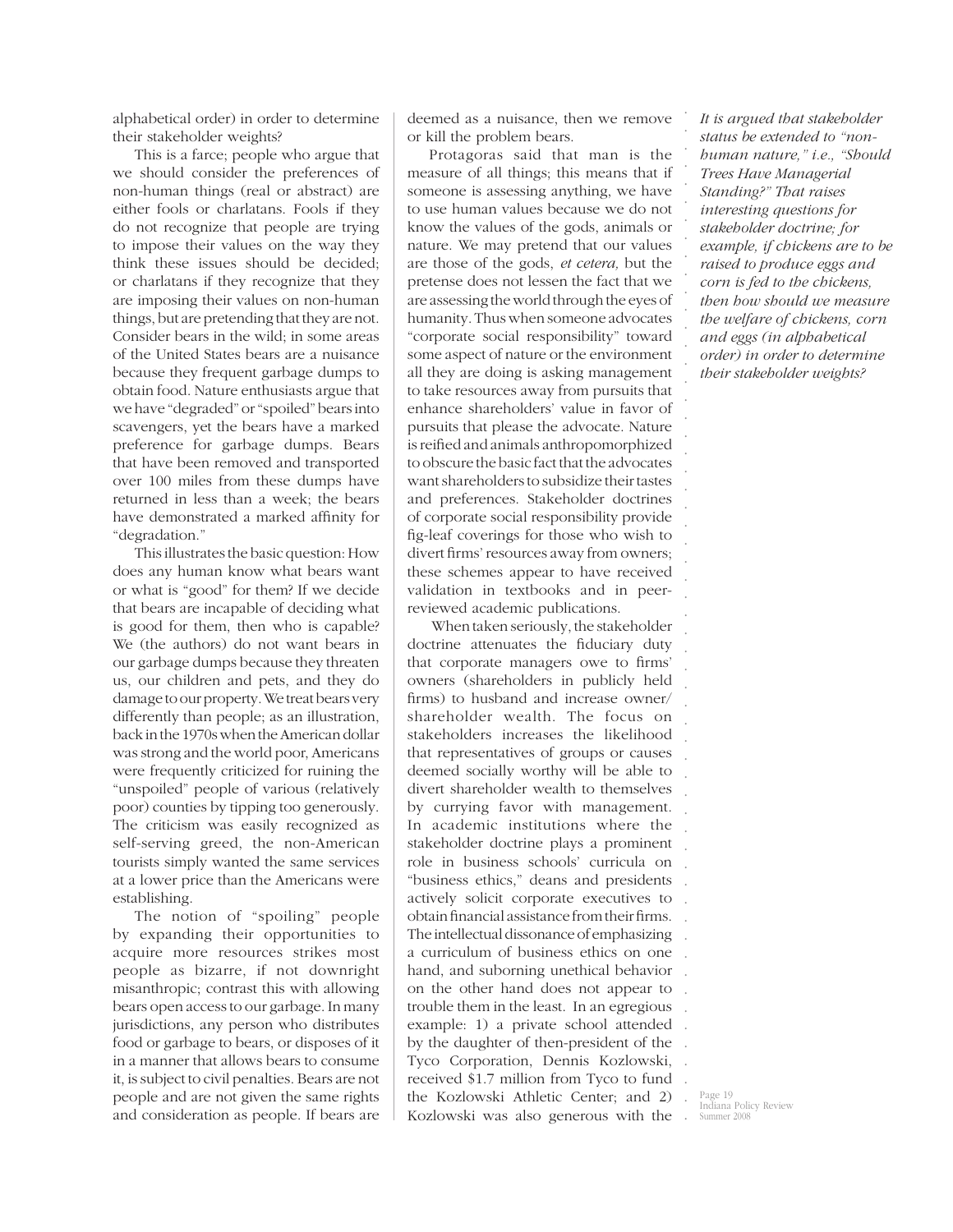. . . . . . . . . . . . . . . . . .

*The reifi cation of corporations with the corresponding claim that they have moral, ethical and social responsibilities is an exercise in misology. Only people have moral, ethical, social responsibilities and only people have moral status.*

shareholders of Tyco's money by endowing his alma mater, Seaton Hall University, with \$5 million to fund Kozlowski Hall. Despite Kozlowski's abject obeisance to the stakeholder doctrine, despite his disbursements of shareholder wealth to worthy educational establishments, on Sept. 19, 2005, he was convicted for misappropriating shareholder wealth (unfortunately not for actions involving giving shareholder wealth to universities, more the pity). Judge Michael Obus (apparently an unenlightened chap) of the Supreme Court of New York (Manhattan bench) sentenced Kozlowski to serve from eight years and four months to 25 years in prison for fraud against Tyco's shareholders.

. . . . . . . . . . . . . . . . . . . . . . . . . . . . . . . . . . . . . . . Taken seriously, the stakeholder doctrine not only weakens managerial fidelity toward shareholders, but it also, perhaps less obviously, obscures managerial clarity about day-to-day operations. For example, if workers and shareholders are both stakeholders, then how should management assess their competing interests in the everyday business of wage negotiations and the hiring and firing of workers? Saying that we should be "fair" to both workers and shareholders is not a solution because it gives no practical advice on how to make decisions among claims from these distinct stakeholder groups. If layoffs are to be made, should "need" be a consideration? Should a worker without dependent children be laid off rather than workers with dependent children and what weight should fertility be given *vis-à-vis* productivity? Should workers with more dependents be paid more than equally productive workers with fewer dependents? Should recovering "down-on-their-luck" addicts, paroled felons, physically handicapped or mentally handicapped be given preference over equally productive applicants who are not in these categories? If the wealth of shareholders does not drive hiring, layoffs, firing and rates of compensation, then what does? If amorphous "social responsibilities" as opposed to market forces are made paramount, the personnel decisions that management makes are less likely to increase the wealth that shareholders have entrusted to corporations. This explains the hostility of the Bill and Melinda Gates Foundation (and by extension that of Messrs. Gates and Buffet) to the concept of social responsibility: it is their money and they know better how they want to be "socially responsible" than any selfappointed guardian of corporate social responsibility.

# *Summary and Conclusions*

The reification of corporations with the corresponding claim that they have moral, ethical and social responsibilities is an exercise in misology. Only people have moral, ethical and social responsibilities, and only people have moral status. The only intellectually defensible statement of corporate social responsibility is that of Milton Friedman: the duty of business is "to use its resources and engage in activities designed to increase its profits so long as it stays within the rules of the game, which is to say, engages in open and free competition without deception or fraud."

We demonstrated that Friedman's ethos is both practical and profitable. Additionally, we explained that its implementation depends upon the public availability of information about corporate activities that is extensive and accurate enough to foster a vigorous corporate takeover market. Increasing the likelihood that managers who are not fulfilling their fiduciary duties to shareholders will be discharged obliges management to pay greater attention to their duties.

The alternative ethic of corporate social responsibility and the stakeholder doctrine is incoherent. The corporation has no physical existence, let alone moral responsibilities. We do not believe that anyone argues that a privately owned firm has any social responsibilities beyond that of its owner; how does dividing ownership among many people create corporate responsibilities? Purveyors of the doctrine of corporate social responsibility are misled by legal fictions, or they are simply unethical and believe that because each individual shareholder has such a minute fraction of ownership that they can deceive, co-opt or coerce management by reifying the corporation and successfully divert resources from shareholders. There is no logic behind

Page 20 Indiana Policy Review Summer 2008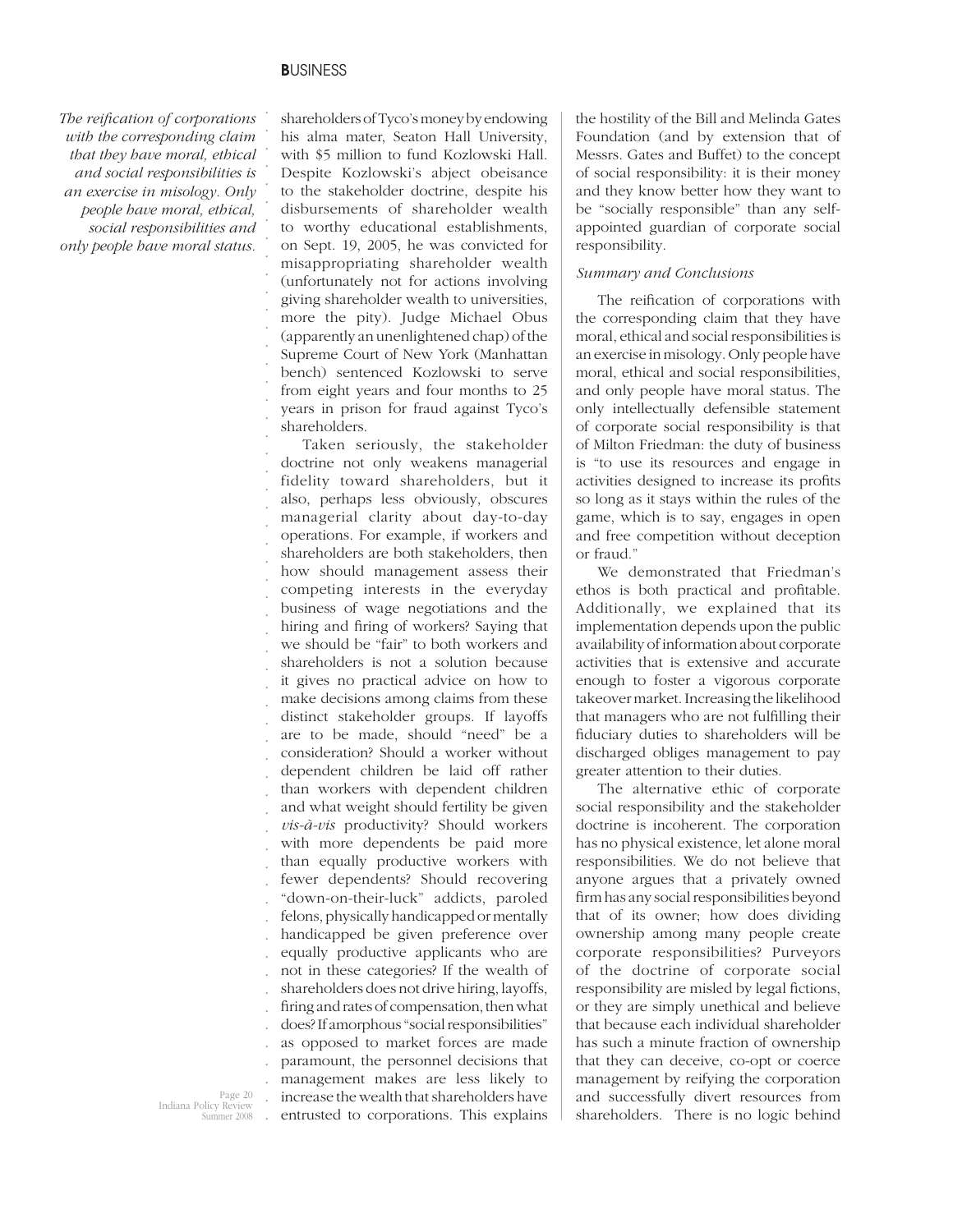*"Man is as God made him, and frequently*  corporate social responsibility; all there is is rhetoric, reification and implied or explicit threats. This is Machiavellian, not ethical behavior.

> $\overline{worse}$ . *(Cervantes)*

Corporate capitalism has been the handmaiden of economic growth; together they have lifted more people out of poverty and

misery than all other forms of organizing resources. The institutions that support property rights and individual freedom provide incentives to husband and increase their wealth via exchange and specialization. The spillovers and feedback that stem from exchange and specialization advance the public interest; this is an unintended and unforeseen consequence of market exchange. As Adam Smith famously stated in 1776:

Every individual . . . generally, indeed, neither intends to promote the public interest, nor knows how much he is promoting it. . . . (in a society with individual freedom, a business owner) by directing that industry in such a manner as its produce may be of the greatest value, he intends only his own gain, and he is in this, as in many other cases, led by an invisible hand to promote an end which was no part of his intention.\*

People exchange specialized goods and services on a voluntarily basis, all parties perceive themselves to be better off by trading. Exchange and market processes are positive sum games (not zero or negative sum games) as long as the parties act ethically; that is with neither deceit, nor fraud and acting in open markets within the strictures of law and custom. The present institutional environment that allows the modern corporation to exist, market exchange and the Friedman ethic may not create the best of all possible worlds. However, historically speaking, there is an excellent argument to be made that they provide us with the best of all probable worlds.

Conversely, corporate cultures that degrade managerial fiduciary obligations by emphasizing stakeholder doctrines of corporate social responsibility make worst-case scenarios more likely. In a famous experiment conducted at Stanford University in 1977, Professor Page 21 and  $Q = \frac{Q}{P^{\alpha\alpha}}$ 

Philip Zimbardo, a psychologist, randomly divided students into prisoners and guards. Before the experiments began the students were relatively homogenous with no obvious psychotics among them. The students who were (arbitrarily) assigned the role of guards

. . . . . . . . . . . . . things, and a rotten apple is rotten, but if . you put a good apple in a bad barrel it is . likely that the good apple will turn rotten. . Similarly good people in an environment . where the moral atmosphere is at best . opaque may become entirely unethical. . The 20th century witnessed some of the most horrific crimes committed against. . humanity, and these crimes were not all . done by people who were inherently evil. Many of the crimes were committed by . ordinary people placed in an environment where the norms of civilized society had . were given wide-ranging and somewhat arbitrary powers to inflict punishments on the student "prisoners." The experiment was designed to run for two weeks, but was terminated after six days because of the brutal behavior of the "guards." The point is that culture and rules matter; someone who would have been perfectly respectable, if not completely honorable, under one set of circumstances becomes an uncivilized brute in another. Bad people will do bad been replaced by perversions.

We do not mean to imply that corporate  $\cdot$ . . social responsibility is a perversion or evil, no coherent practical advice on what . . . . . . . . . . . . . . . . it is merely morally vacuous. It provides individuals should do except that they should do the "right" thing. What that is and what it entails is entirely up to the individual; importantly, it leaves open the choice of failing in the employees' fiduciary duty to shareholders. If others follow this path, then the result may be a culture like Enron's where managerial aggrandizement superseded all. In contrast, the ethic of the primacy of ownership provides a clear path for all corporate decision-making: to maximize shareholder wealth in open markets according to the legal and ethical strictures of society with neither fraud nor deceit.

*We do not mean to imply that corporate social responsibility is a perversion or evil, it is merely morally vacuous. It provides no coherent practical advice on what individuals should do except that they should do the "right" thing.* 

. . . . . . . . . .

*\* Adam Smith (An Inquiry into the Nature and Causes of the Wealth of Nations).*

Indiana Policy Review Summer 2008

.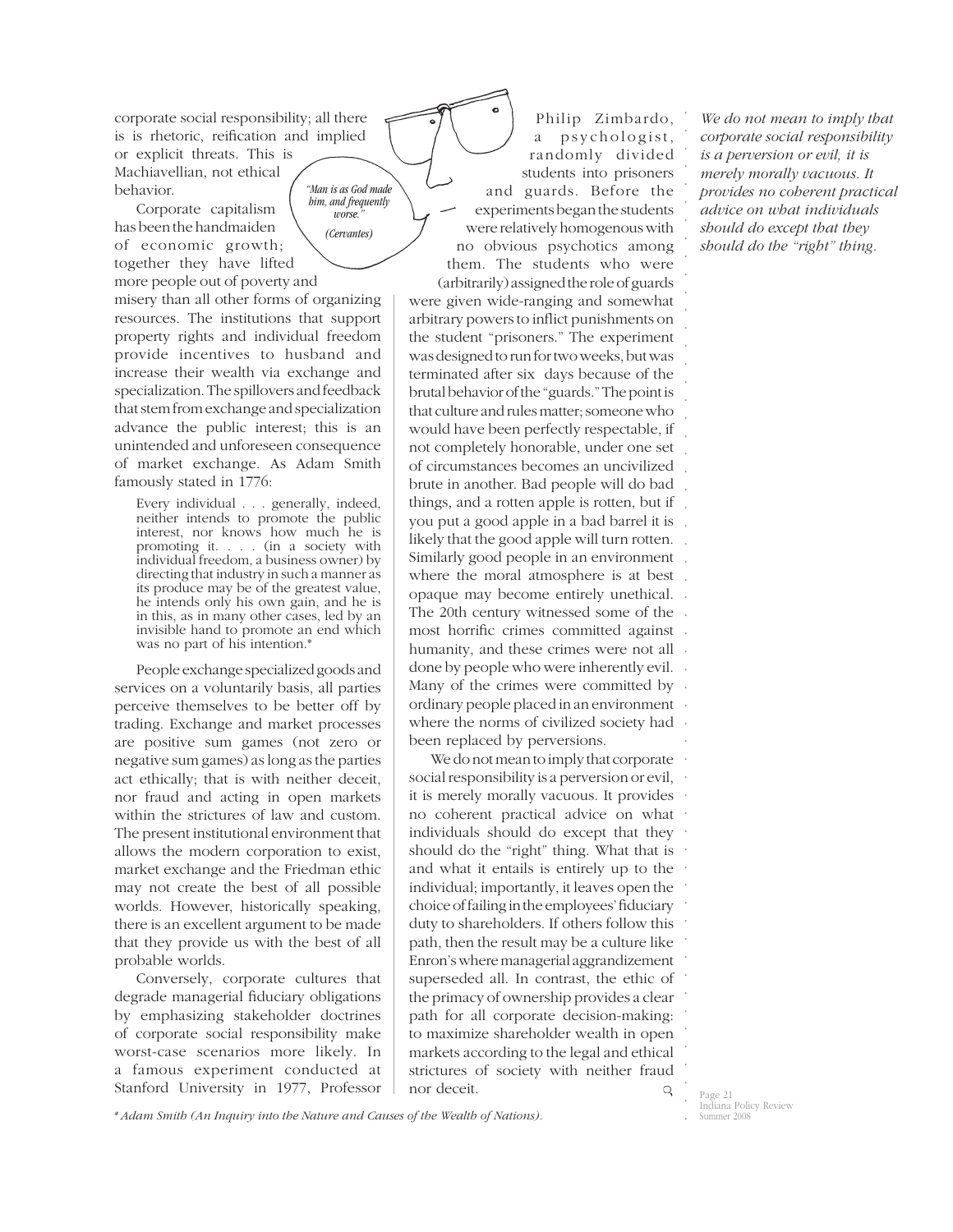# **I**NDIANA **W**RITERS **G**ROUP

. . . . . . . . . . . . . . . . . . . . . . . . . . . . . . . . . . . . . . . . . . . . . . . . . . . . . . . . .

*Policy-makers have reduced teachers and school leaders*  to compliance officers, *their main duty being to enforce the thousands of laws and regulations that govern public education.*

# *Yes, Indy Schools Are Broken, But They're Not the Only Ones*  **by JEFF ABBOTT, J.D., Ph.D.**

The hard-hitting series in *the Indianapolis Star* exposing the problems of the Indianapolis Public Schools (IPS) was thoughtful and poignant. This writer has known the IPS superintendent for over 20 years on a professional and personal basis. He has achieved national distinction and is widely hailed for his many professional accomplishments. He is a man of great vision, courage, integrity and dedication to children's learning. He has an excellent intellect and outstanding leadership skills. He is surely one of the best leaders of schools in the country.

Despite all these accolades, though, *the Star* is right not to expect Dr. White to be the savior of IPS.

Why not? Because the system is broken and in need of repair — not just IPS but the system of public schooling throughout Indiana. It is designed more for adult interests than children's interests. This writer has represented over 60 Indiana public school districts and has seen them from the inside. The same types of problems exposed by *the Star*  could be exposed at nearly every school in Indiana. Our school districts are full of politics, self-dealing and self-interest groups with their own agendas. Some even have corruption.

W. Edward Deming, one of the founders of the Quality Movement, once observed that about 94 percent of an organization's problems are due to the design of the system rather than the fault of the workers. Despite this, policymakers continue to denigrate teachers and school building-level leaders by heaping more and more laws and bureaucratic regulations upon them. With this has come the near destruction of teacher and schoolleader accountability, responsibility, creativeness and innovation. Policymakers have reduced teachers and school leaders to compliance officers, their main duty being to enforce compliance with the thousands of laws and regulations that govern public education. It is time that state and federal legislators recognize that teachers and school leaders cannot be regulated into excellence.

Courageous school leaders are all too often quickly devoured by the domineering political system and the interest groups. Even if they succeed in reforming a school district here or there, the changes may be short-lived as interest groups elect new school board members to dismantle the reforms and return the district to *status quo ante.*

A redesigned Indiana public school system should have these building blocks as its foundation:

• Deregulation of public schools and the dismantling of the educational bureaucracy.

• Creation of an environment where teachers and school leaders are free to practice their profession by focusing on the needs of their clients (the children) and not on politics.

• Personal and group responsibility and accountability for all school staff.

• A compensation system for all school staff that rewards performance excellence rather than mediocrity.

• Free choice of schools for parents.

• A weighted student-funding formula where state revenue follows the child.

The Freedom Schools model described in the spring issue of *The Indiana Policy Review* meets that criteria. Such a model, if adopted by the Indiana General Assembly, could save more than \$50 million. How can that be? As with any bureaucracy, the state education bureaucracy can be substantially reduced by moving from a system that is highly regulated and political to one that is profession-centered. Conversely, as long as the system remains highly regulated by the Legislature and the bureaucracy it has put in place, even the most bureaucratic jobs are necessary. Someone, you see, has to fill out all the paperwork and assure compliance with the plethora of laws and regulations now governing Indiana schools.

This writer has faith in the many dedicated and caring professional educators who toil daily in this broken system. These same professionals, freed from excessive regulation and politics, would be able to improve student academic achievement. Let's give them the opportunity to do so. *— April 23*

Page 22 Indiana Policy Review mmer 2008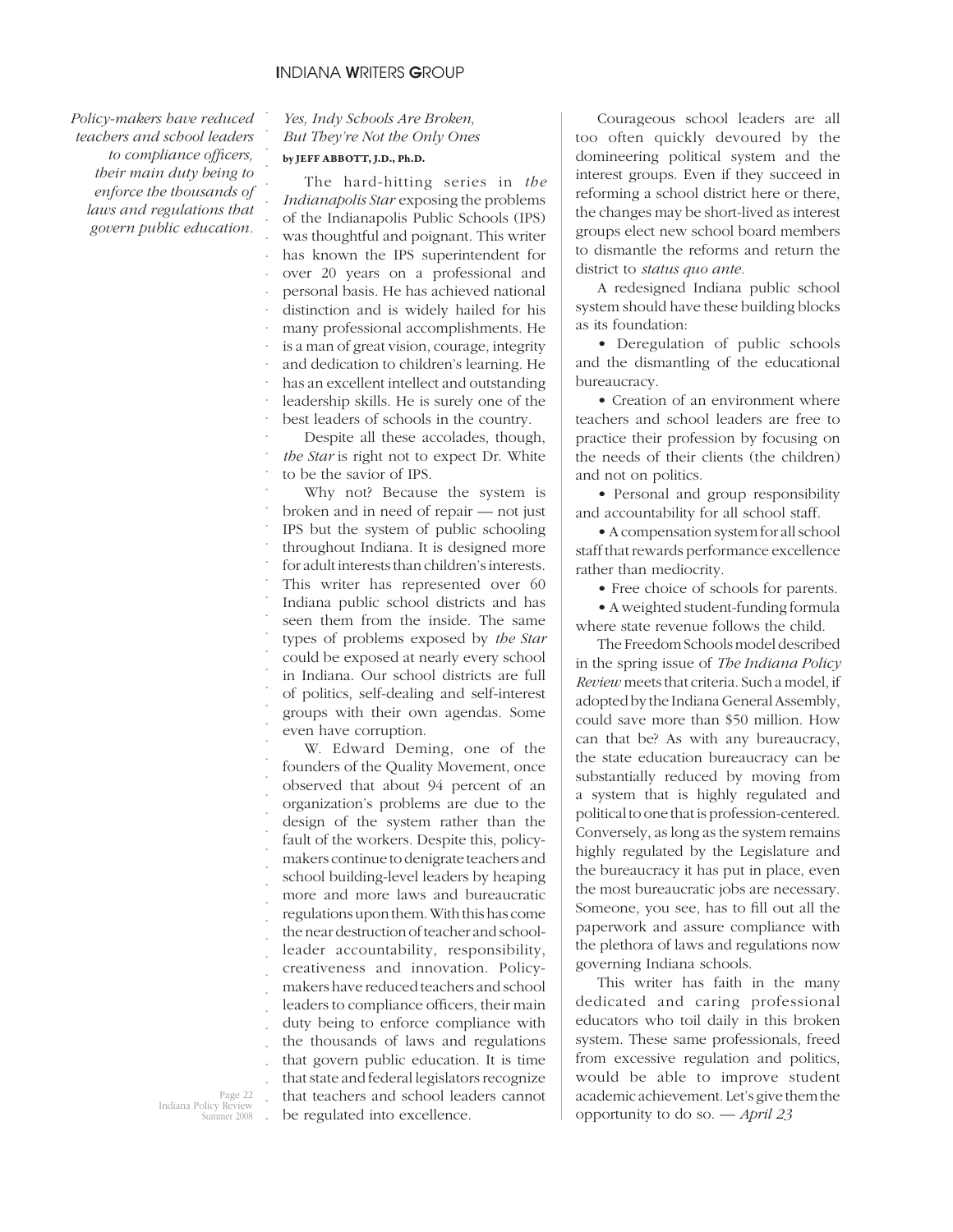# *Consolidation Is No Way To Streamline Government*  **by SAM STALEY, Ph.D.**

Suppose Indiana government convened a commission on improving the state's economic competitiveness. And suppose one of their recommendations was to consolidate all of the state's 659 machine shops into one big company, let's call it Indiana General Tool. The Indiana Chamber of Commerce, the Indiana Manufacturer's Association and each of the 659 company owners would rightly protest, perhaps toppling the current administration and upending the General Assembly.

But doesn't such consolidation make sense? After all, only 100 of these firms employ more than 20 people. Surely they could achieve efficiencies by combining their operations into one big organization. They could eliminate all those company presidents and treasurers and coordinate all the marketing and sales functions for their products under one central marketing office. A strategic planning division could decide what products should be produced and marketed, eliminating the duplication of small research-and-development programs scattered across the state.

That idea, of course, is absurd. Yet this is what the Indiana Commission on Local Government Reform proposed last fall when it issued its report, "Streamlining Local Government." Townships would be eliminated. Police, fire protection and emergency medical services would be consolidated under one county government. School districts would be consolidated to ensure a minimum districtwide student population of 2,000.

Why? Efficiency, they say. "Our job was to recommend ways to improve the effectiveness and efficiency of local government," the commission members wrote. "We believe that our recommendations will do that and, as a result, lower the cost of local government and, by extension, property taxes."

Too bad it's not true. Making such a statement, in fact, shows a remarkable lack of familiarity with the real world of local government consolidation. Even the experts who research this area question the inevitability of improved efficiency.

 in the fall of 2005 surveyed researchers For example, *The Indiana Policy Review* with direct knowledge of the effects of local government consolidation. Ninety percent of those responding believed that consolidation would not reduce taxes. Only about half with direct knowledge of Indianapolis believed UNIGOV had reduced overall costs while more than half believed it was harder for citizens to access government services after the consolidation.

. . . . . . . . . . . . . . . . The reasons for such results are complex and reflect the practical difficulties of implementing consolidation. In many cases, the consolidation process simply "negotiates up." That is, employees in local governments who are paid less (townships) are brought up to the pay scales of the best-paid government workers. Moreover, the "transition costs" of consolidation — renegotiating collectivebargaining agreements, developing and adopting common standards, restructuring and realigning public services — are routinely underestimated by consolidation promoters.

For example, the most rigorous statistical studies of police and fire department consolidations find little or no impact on service levels, productivity or efficiencies. (These studies are reviewed and summarized in a report to the Marion County Consolidation Study Commission available here.)

. . . . . . . . . . Notably, *The Indiana Policy Review* survey found consensus among the experts that consolidation could improve the technical efficiency of providing services and provide more uniform service delivery, two important goals of the Indiana Commission on Local Government Reform. Yet, even this begs a question: Is uniform service delivery desirable?

Surprisingly, probably not. Citizens don't necessarily want uniform service delivery. That's why they move to new neighborhoods and towns.

Consolidated county government with a mandate to provide uniform service delivery will be hard-pressed to accommodate the diverse interests and desires of Indiana citizens. *— April 16*

*The most rigorous statistical*  studies of police and fire *department consolidations fi nd little or no impact on service levels, productivity*   $or$  *efficiencies*.

. . . . . . . . . . . . .

. . . . . . . .

. . . . . . . . . .

Page 23 Indiana Policy Review ummer 2008